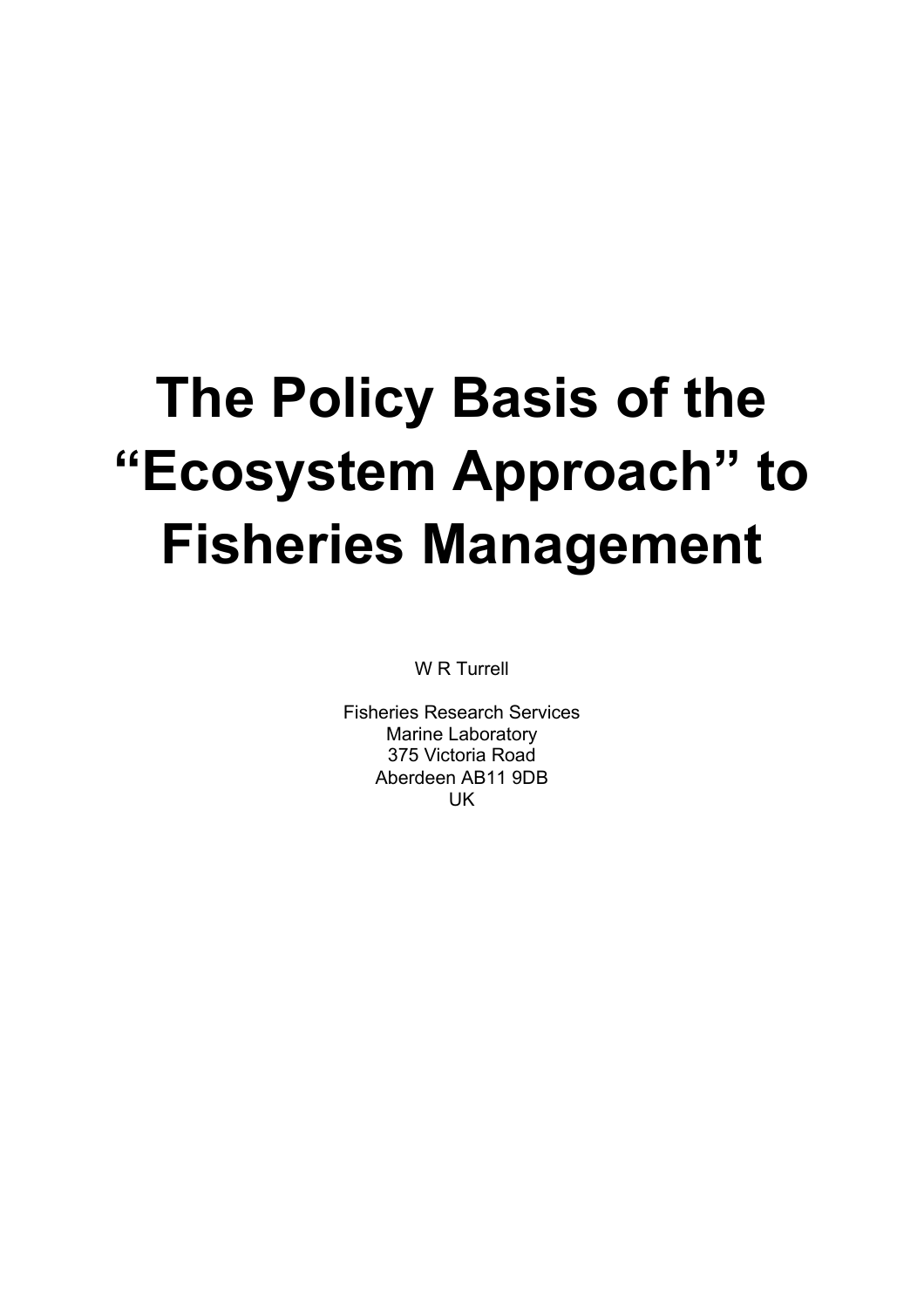## **EuroGOOS Personnel**

| Secretariat             | Hans Dahlin (Director)<br>Siân Petersson (Assistant) | EuroGOOS Office, SMHI, Sweden<br>EuroGOOS Office, SMHI, Sweden |  |  |  |
|-------------------------|------------------------------------------------------|----------------------------------------------------------------|--|--|--|
| Chair                   | Peter Ryder                                          |                                                                |  |  |  |
| <b>Board</b>            | Philippe Marchand                                    | <b>IFREMER, France</b>                                         |  |  |  |
|                         | Ola M Johannessen                                    | NERSC, Norway                                                  |  |  |  |
|                         | Giuseppe Manzella                                    | ENEA, Italy                                                    |  |  |  |
|                         | Bertil Håkansson                                     | SMHI, Sweden                                                   |  |  |  |
|                         | Jan H Stel                                           | NWO, Netherlands                                               |  |  |  |
|                         | Jon Turton                                           | Met Office, UK                                                 |  |  |  |
|                         | Jacques Legrand (Chair TPWG)                         | IFREMER, France                                                |  |  |  |
|                         | Howard Cattle (Chair SAWG)                           | International CLIVAR Project Office, SOC, UK                   |  |  |  |
| <b>Task Team Chairs</b> | Stein Sandven                                        | Arctic Task Team                                               |  |  |  |
|                         |                                                      | <b>Atlantic Task Team</b>                                      |  |  |  |
|                         | Erik Buch                                            | <b>Baltic Task Team/BOOS</b>                                   |  |  |  |
|                         | Nadia Pinardi                                        | Mediterranean Task Team                                        |  |  |  |
|                         | Martin Holt                                          | North West Shelf Task Team/NOOS                                |  |  |  |

## **EuroGOOS Publications**

| 1.             | Strategy for EuroGOOS 1996                                           | ISBN 0-904175-22-7 |
|----------------|----------------------------------------------------------------------|--------------------|
| 2.             | EuroGOOS Annual Report 1996                                          | ISBN 0-904175-25-1 |
| 3.             | The EuroGOOS Plan 1997                                               | ISBN 0-904175-26-X |
| 4.             | The EuroGOOS Marine Technology Survey                                | ISBN 0-904175-29-4 |
| 5 <sub>1</sub> | The EuroGOOS Brochure 1997                                           |                    |
| 6.             | The Science Base of EuroGOOS                                         | ISBN 0-904175-30-8 |
| 7.             | Proceedings of the Hague Conference, 1997, Elsevier                  | ISBN 0-444-82892-3 |
| 8.             | The EuroGOOS Extended Plan                                           | ISBN 0-904175-32-4 |
| 9.             | The EuroGOOS Atlantic Workshop Report                                | ISBN 0-904175-33-2 |
| 10.            | EuroGOOS Annual Report 1997                                          | ISBN 0-904175-34-0 |
| 11.            | Mediterranean Forecasting System Report                              | ISBN 0-904175-35-9 |
| 12.            | Requirements Survey Analysis                                         | ISBN 0-904175-36-7 |
| 13.            | The EuroGOOS Technology Plan Working Group                           | ISBN 0-904175-37-5 |
| 14.            | The BOOS Plan 1999-2003                                              | ISBN 0-904175-41-3 |
| 15.            | Bio-ecological Observations in OO                                    | ISBN 0-904175-43-X |
| 16.            | Operational Ocean Observations from Space                            | ISBN 0-904175-44-8 |
| 17.            | Proceedings of the Rome Conference 1999, Elsevier                    | ISBN 0-444-50391-9 |
| 18.            | NOOS-Strategic Plan                                                  | ISBN 0-904175-46-4 |
| 19.            | Proceedings of the Athens Conference 2002, Elsevier                  | ISBN 0-444-51550-X |
| 20.            | The EuroGOOS Brochure 2004                                           |                    |
| 21.            | The Policy Basis of the "Ecosystem Approach" to Fisheries Management | ISBN 91-974828-1-1 |
|                |                                                                      |                    |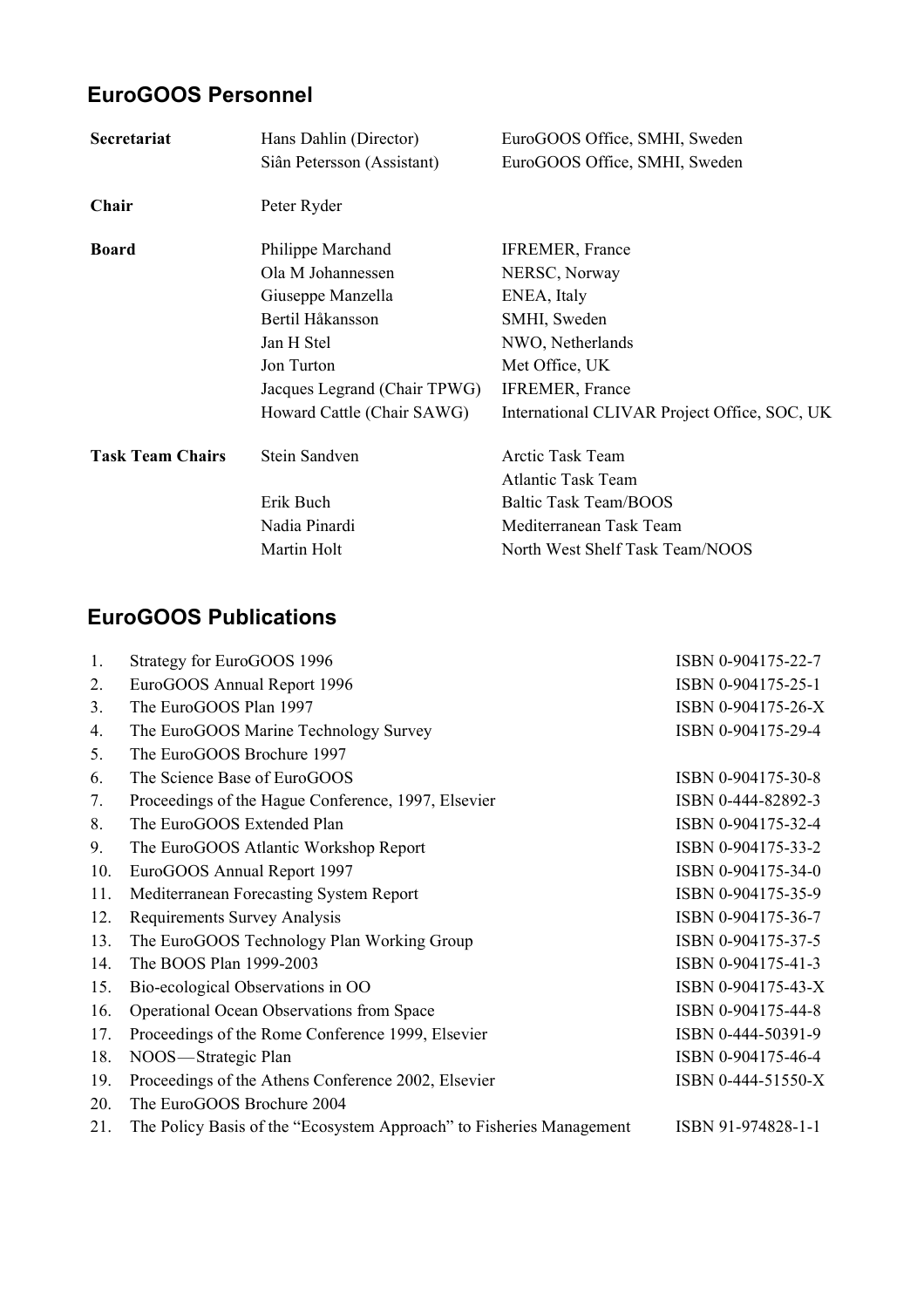## **Contents**

п

| 1          |                                                                                            |
|------------|--------------------------------------------------------------------------------------------|
| 2          |                                                                                            |
| 3          |                                                                                            |
| 4          | Three Strands of Global Ocean Governance  4                                                |
| 5          |                                                                                            |
| 5.1        |                                                                                            |
| 5.2        | Agreement Relating to the Conservation and Management of Straddling Fish Stocks and Highly |
| 5.3        |                                                                                            |
| 6          |                                                                                            |
| 6.1        |                                                                                            |
| 6.2        |                                                                                            |
| 6.3        |                                                                                            |
| 64         |                                                                                            |
| 6.5        |                                                                                            |
| 6.6        |                                                                                            |
| 6.7        |                                                                                            |
| 6.8<br>6.9 |                                                                                            |
| 6.10       |                                                                                            |
| 6.11       |                                                                                            |
| 6.12       |                                                                                            |
| 6.13       |                                                                                            |
| 6.14       |                                                                                            |
| 7          |                                                                                            |
| 7.1        |                                                                                            |
| 7.2        | Reykjavik Conference on Responsible Fisheries in the Marine Ecosystem (2001) 20            |
| 7.3        |                                                                                            |
| 7.4        |                                                                                            |
| 8          |                                                                                            |
| 9          |                                                                                            |
|            | Annex 1: Definition of Relevant Terms from the CBD  26                                     |
|            | Annex 2: The CBD Guidance for an "Ecosystem Approach"  27                                  |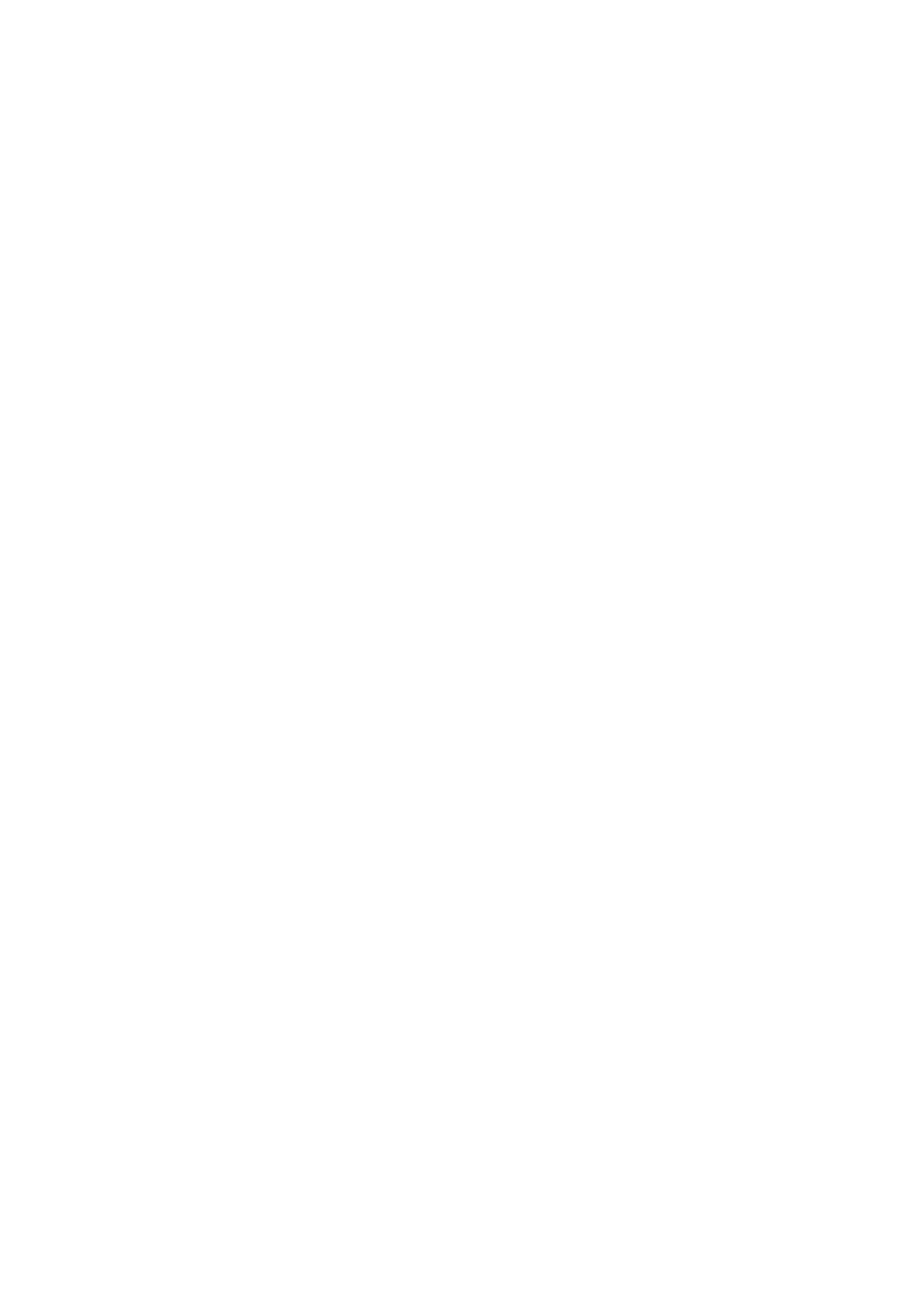## **1 Foreword**

What is the "ecosystem approach"?—a question many people are presently considering. For a physical oceanographer such as myself it is a new term, but one increasingly heard. The phrase is repeated in numerous policy statements of environmental, conservation and fishery organisations, both governmental and non-governmental. The phrase also now appears in almost all marine science funding proposals, or calls for proposals. Almost invariably each time the term is used it is followed by a mysterious mantra, presented as a citation, such as "UNCLOS, the Rio Declaration, the UN Convention on Biological Diversity, the Jakarta Mandate, Agenda 21, World Summit on Sustainable Development, and the FAO Code of Conduct for Responsible Fisheries". Such lengthy citations are copied from proposal to proposal, losing not only their meaning, but also their relevance. As a physicist who has worked in marine science in a fisheries context for more than 15 years, I had no idea what these cited mysteries were, or what they actually said about the "ecosystem approach".

In 2003, the ICES–IOC Steering Group on GOOS (SGGOOS) decided that a simple guide to the numerous international policy documents was needed. This review paper arises from a short study leave spent at the Bedford Institute of Oceanography, Halifax, and kindly hosted by Glen Harrison, the IOC co-chair of SGGOOS. Its purpose is to summarise, and in some ways interpret, the international policy drivers lying behind the "ecosystem approach". It has been written by a marine scientist, with marine scientists in mind, but may also be of use to anyone working on the many and varied aspects of the "ecosystem approach". It takes a somewhat historical view, and attempts to trace the origin of the term itself.

This review comes to some conclusions, which may be naïve but which arise from a scientist's interpretation of policy. In summary, the "ecosystem approach" is a simple concept, made complex by numerous layers of sometimes unhelpful debate. The "ecosystem approach", if it is to succeed, will need fundamental reorganisation of both our governmental and scientific organisations. ICES has recognised this, and started in 2004 with a restructuring of the Secretariat, and a reformatting of the advice it provides to its client commissions. The new advice format focuses on ecosystems

rather than single stocks. My own community, physical oceanography, is fundamental to the success of the "ecosystem approach" but is perhaps the community most ignorant of the changes which are beginning to sweep through marine science. Currently much of physical oceanography serves the Convention on Climate Change, rather than the Biological Diversity Convention with its "ecosystem approach". I hope this review may help my colleagues to understand where the "ecosystem approach" has come from, and what it might need in terms of scientific support.

I am grateful to Hans Dahlin and EuroGOOS for their publication of this review.

#### **Bill Turrell**

*Marine Ecosystems Science Director Fisheries Research Services Marine Laboratory, Aberdeen*

EuroGOOS is pleased to publish this review by Bill Turrell, co-chair of the ICES–IOC Steering group on GOOS (SGGOOS). An "ecosystem approach" has to be based on observations and research, and consequently provides design criteria for GOOS and the regional European GOOS system. EuroGOOS has participated actively in both the SGGOOS and in the ICES–EuroGOOS Planning Group for the North Sea Pilot project in order to understand the requirements on operational oceanography from fisheries management and to plan for initial services.

I hope that the EuroGOOS members and others can find support and justification in this report for the development of European operational oceanography. It is the intention of EuroGOOS to continue the work by reviewing other parts of the international legal framework for operational oceanography.

#### **Hans Dahlin**

*Director EuroGOOS*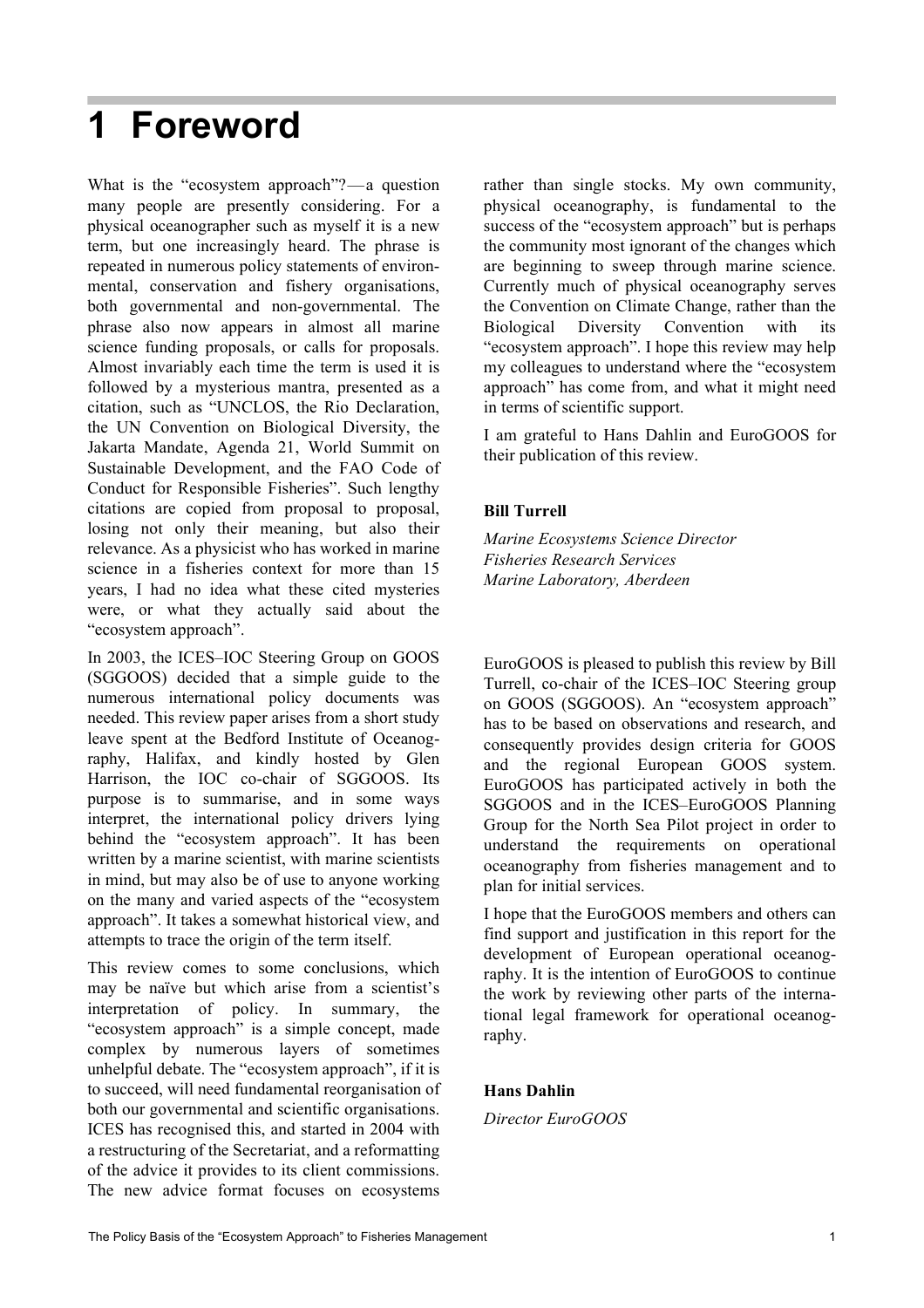## **2 Abstract**

Global societal concerns regarding man's use of the natural resources of the planet have been translated into marine policy, since 1945, within three strands of global ocean governance. These three routes have led through the UN Convention on the Law of the Sea (UNCLOS), the UN Conferences on Environment and Development (UNCED), and the UN Food and Agriculture Organisation (FAO). This review paper charts the progress, via the three main routes, of the underlying principles which have resulted in the concept of an "ecosystem approach" to fisheries management. Perhaps the most fundamental description of the basis of an "ecosystem approach" was first formalised by the Stockholm Declaration in 1972. Here Governments expressed the wish to work towards integrated, holistic, science-based management employing decentralised, transparent decision-making involving local communities and users. These original founding concepts have been reaffirmed over the past three decades in numerous declarations and agreements made within the three policy areas, but have been slowly enveloped in confusing detail describing the scientific tools that are needed to operate an "ecosystem approach". While the development of ecosystem science and tools (e.g. monitoring, indicators, ecological objectives, status reports, ecosystems models, Marine Protected Areas and pilot projects) continues to develop at a rapid and expanding pace, it may be argued that the original concepts of an "ecosystem approach", repeated through all three policy strands, have been neglected. In many ways, the science of an "ecosystem approach" is the more simple aspect. The fundamental changes needed within national, regional and international scientific and governmental institutions are the more difficult, and hence are presently being overlooked.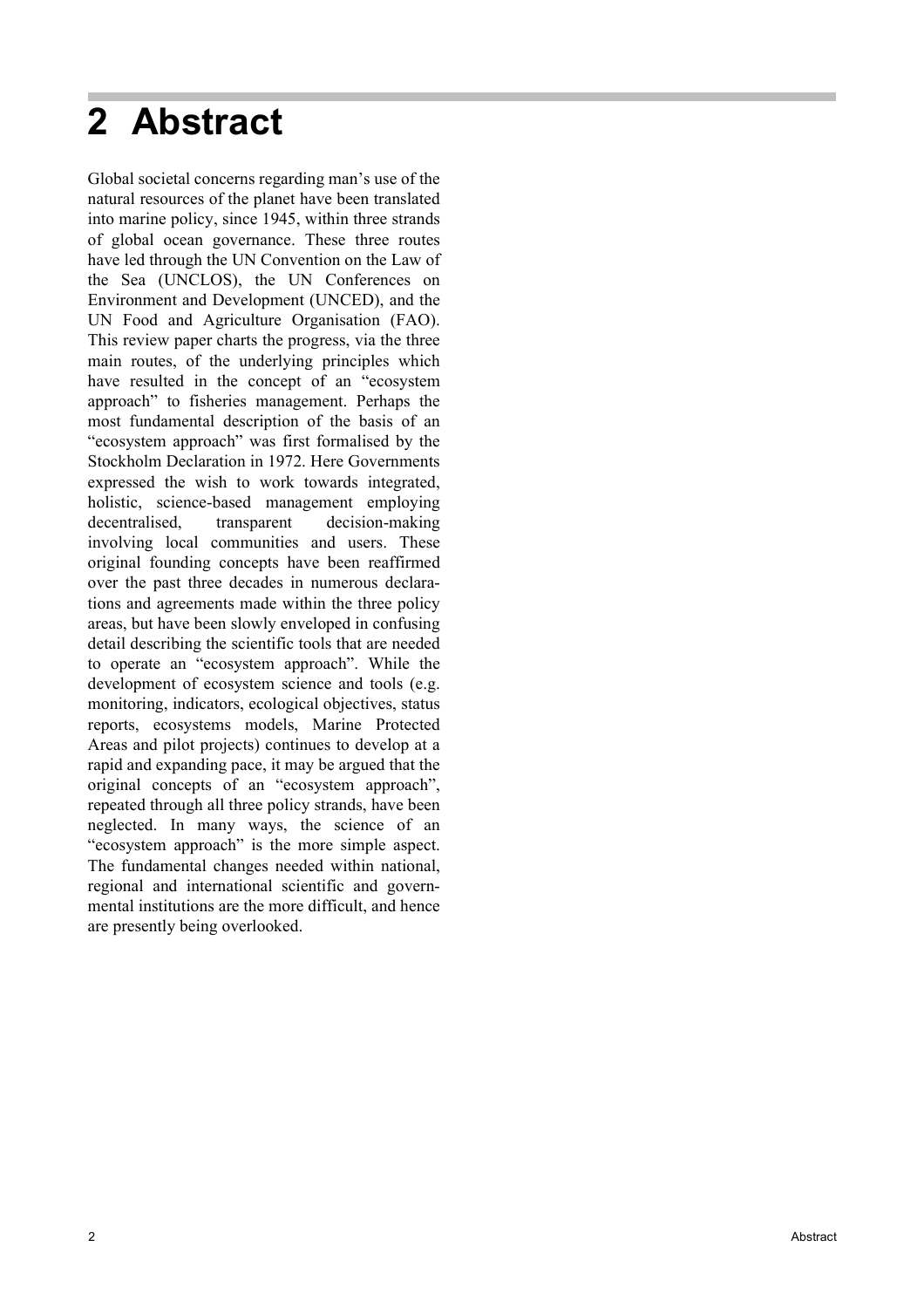## **3 Introduction**

At the present time (2004), fishery scientists are endeavouring to develop the tools that are needed to implement an "ecosystem approach" to fisheries management. However, the precise meaning of the term is not currently well defined. Indeed, no single definition is possible as the approach must vary depending on local and regional differences between fisheries, and between the ecosystem within which these fisheries are pursued. However, the underlying principles of an "ecosystem approach" are generic. These principles have arisen over a considerable length of time, and from global-scale consultation orchestrated within the scientific and political sectors. This paper charts the progress of concepts underpinning the "ecosystem approach" in order to understand where it has come from, and provide some insight into where we should be heading in terms of the implementation of the approach.

Another rationale for this review paper is the recognition that the "ecosystem approach" to fisheries management will rely on the coming together of communities of scientists who, in the past, have either never had meaningful dialogue with each other or have never been exposed to the global ocean governance policy requirements that currently drive us towards a holistic managerial mechanism. One specific example is the physical oceanographic, or ocean process, community. Another is the research and academic community. These sectors, by necessity, must be involved in any valid "ecosystem approach", but in the past have generally operated without the need to service higher level policies, particularly those related to fisheries management. In order for each community to understand the needs of the other, and more importantly to understand the requirements of managers of both the environment and fisheries for new types of information and advice, the high level international policy drivers need to be understood.

Many marine scientists, and some managers, are only ever exposed to the local, national or regional implementation of international ocean governance policies, and hence do not understand their background, their underlying concepts or how they have been developed. Such an overview or insight is important for the future, if we are to evolve towards a common vision of an "ecosystem approach" to fisheries and environmental management, and a vision which fulfils the initial

societal wishes which started the political process leading to the policies we are attempting to formulate today.

In addition to the cross-community issue, many strategic plans, action plans, operating plans and grant proposals, at local, national, regional and international scales, refer to the plethora of high level global ocean governance policy drivers. Often references to these policy instruments simply propagate from one secondary source to the next, without the authors really understanding the origins of the primary source cited or its underlying concepts. This propagation is quite dangerous, as it strengthens scientists' increasing focus on the details of an "ecosystem approach", while allowing them, and their customers, to overlook the outcome which the "ecosystem approach" is trying to achieve.

This review paper attempts to summarise the principle components of the complex, inter-related network of global ocean governance policy drivers which are of relevance to marine ecologists and managers working on issues connected with habitat, fish stock, fishery, environment and ecosystem management.

#### **The Role of ICES, EuroGOOS and Operational Oceanography in the "Ecosystem Approach"**

The International Council for the Exploration of the Seas (ICES) is an inter-governmental organisation which co-ordinates marine science inter governmental eigenteen, including adjacent seas such as the Baltic and North Sea (www.ices.dk). Scientists working through ICES gather information about the marine ecosystem and develop this information into unbiased, non-political advice. The advice is then used by the 19 member countries, which fund and support ICES, to help them manage the North Atlantic Ocean and adjacent seas. ICES recognised the importance of developments towards the Global Ocean Observing System (GOOS), and established the ICES / IOC Steering Group on GOOS (SGGOOS), which fosters links between international GOOS and ICES. In parallel to ICES activities in the north east Atlantic, EuroGOOS was established, with many members of EuroGOOS also contributing to various aspects of ICES work. In the North Sea, the joint ICES / EuroGOOS Planning Group for the North Sea Pilot Project (PGNSP) is attempting to steer progress towards the use of operational oceanography in the context of fisheries management. Several boxes through this review present aspects of ICES,

EuroGOOS and operational oceanography relevant to developing an "ecosystem approach" to fisheries management in the NE Atlantic region.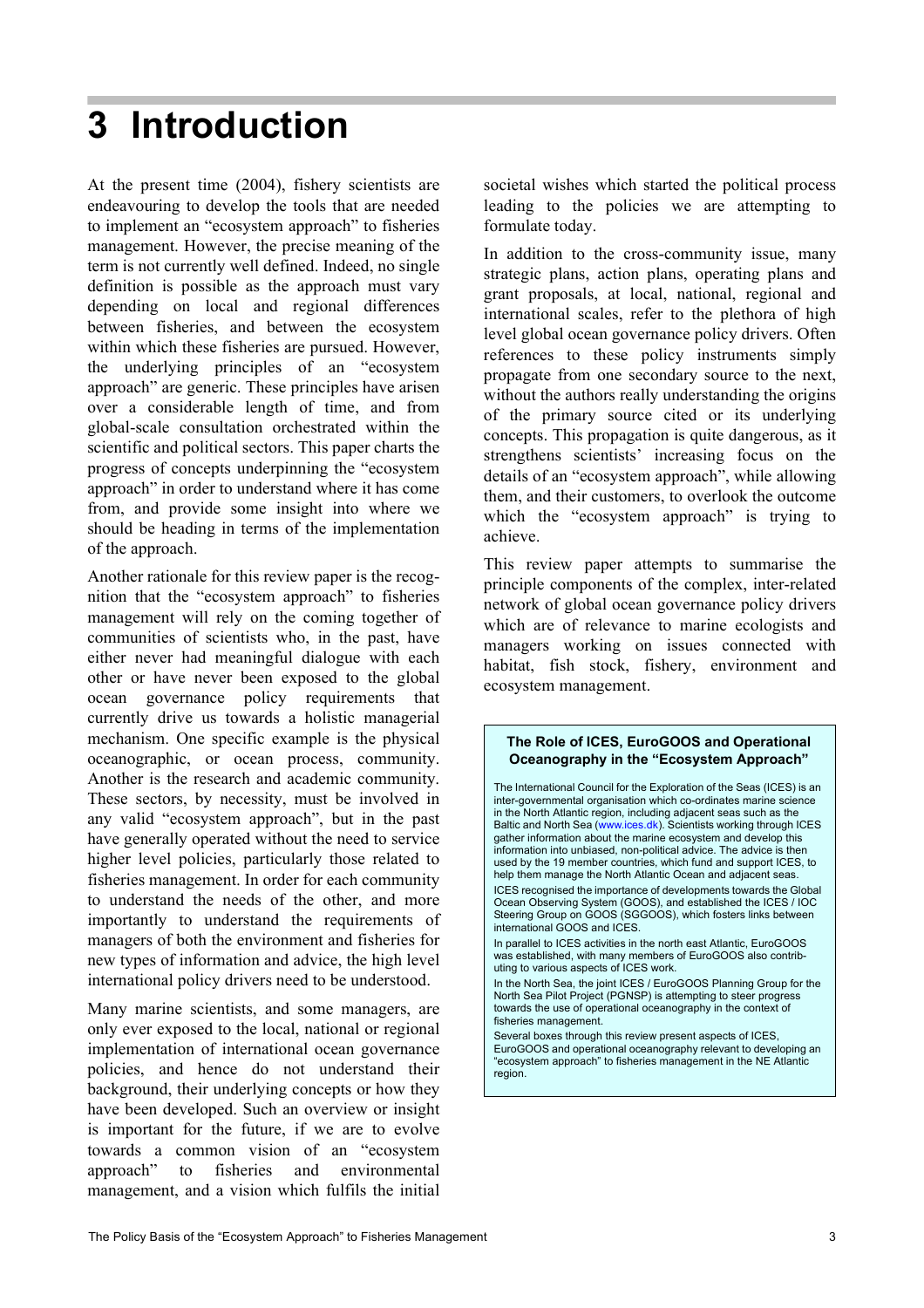## **4 Three Strands of Global Ocean Governance**

When analysing global policy drivers related to marine ecosystems, three principal strands may be recognised (Figure 1); one leading to the UN Law of the Sea (UNCLOS), one focusing on the UN Conferences on Environment and Development (UNCED), and one steered by the UN Food and Agriculture Organisation (FAO). Each strand has influenced the other, and each has been influenced by external conferences, declarations, committees, working groups and organisations. Recurring themes, as well as old and new concepts emerge throughout the three separate strands (Table 1). Individual nations have signed up to different instruments arising from these policy strands (Table 2), and the instruments vary in legal status from non-binding visions for the future, to formal

international agreements enforceable in international courts (Figure 1).

It might be argued that each of the three strands may be traced back to the global societal needs and aspirations that were generated by the deprivations and experiences mankind went through during the two world wars. These needs were expressed by the public through the politicians who established the United Nations in 1945.

Of course, international marine cooperation and policy making existed prior to 1945, and in fact the International Council for the Exploration of the Sea (ICES) could be held up as an example of different nations within a region recognising the need for a common understanding, dialogue and management



*Figure 1 Time line showing the development of the three strands of global ocean governance policy drivers under the UN Law of the Sea (UNCLOS), the UN Conference on Environment and Development (UNCED) and the UN Food and Agricultural Organisation (FAO). Heavy outlined boxes indicate agreements which have a legal status once ratified.*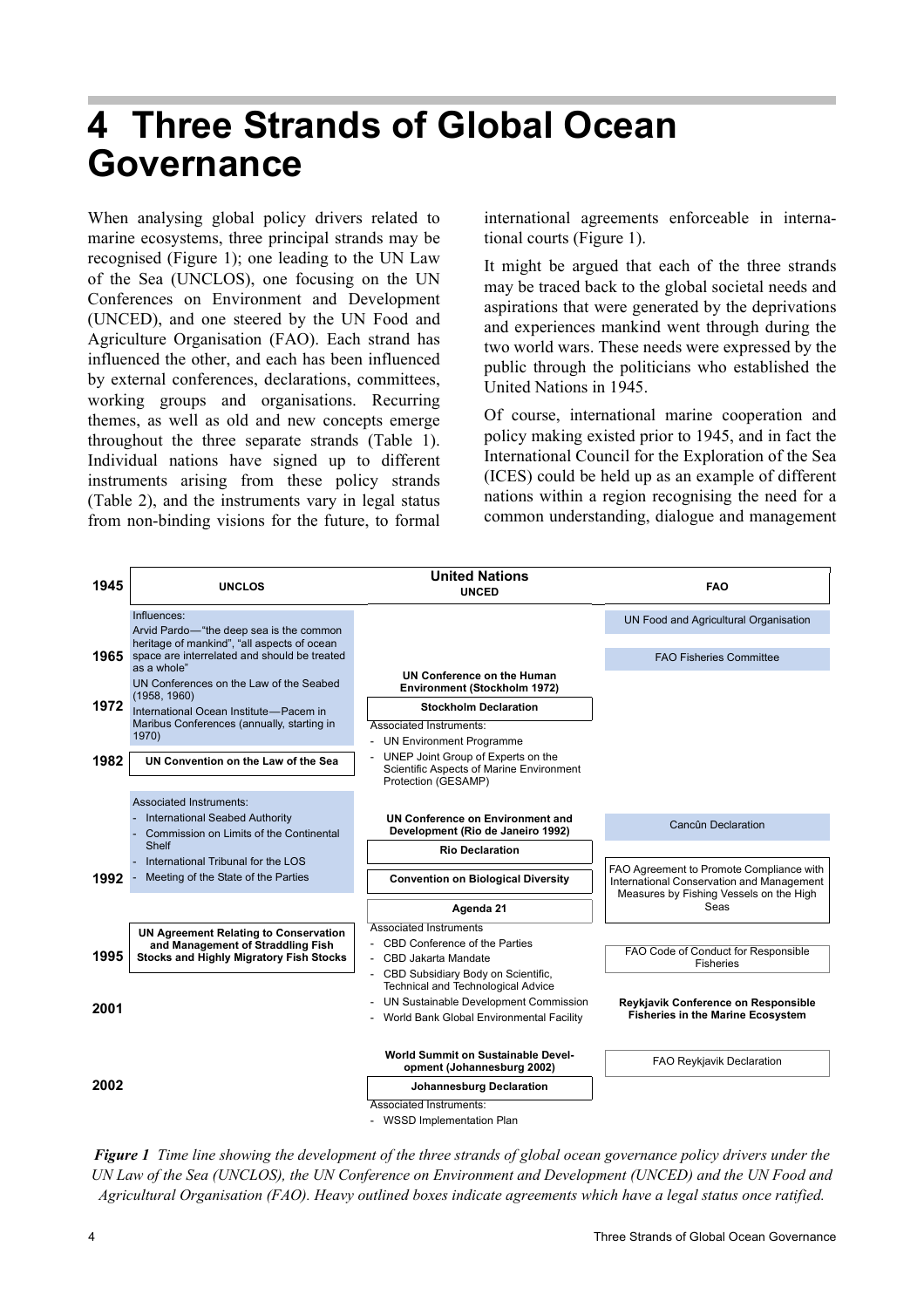of common marine resources and of common ecosystems. However, it was the UN process which has steered the development of international ocean governance and policy since its inception in 1945, and it is within the UN framework that international, regional and national marine ecosystem policies lie.

In a similar way to policy issues, international marine science and the scientific response to marine ecosystem policy drivers is being overseen by the International Oceanographic Commission (IOC), itself part of the UN Education, Science and Cultural Organisation (UNESCO), an instrument also established in 1945 at the birth of the UN.

The following sections briefly outline the principal aspects of each of the three global ocean governance policy strands identified above. Emphasis is placed on aspects relevant to an "ecosystem approach" to fisheries management.

*Table 1 Emphasis on management and scientific concepts and tools arising within the different policy instruments, related to an "ecosystem approach" to fisheries management. Instruments: CLOS—UN Law of the Sea (1982), STRAD—UN Agreement on Straddling Stocks (1995), SCK'72—Stockholm Declaration (1972), RIO—Rio Declaration (1992), A21—Agenda 21 (1992), COP—Decisions of Conference of the Parties (CBD) (1992–2003), WSSD—World Summit on Sustainable Development (2002), CODE—FAO Code of Conduct (1995), REY—FAO Reykjavik Declaration (2001)*

|                                            | <b>CLOS</b> | STRAD SCK'72 | <b>RIO</b> | <b>CBD</b> | A21 | <b>COP</b> | <b>WSSD</b> | <b>CODE</b> | <b>REY</b> |
|--------------------------------------------|-------------|--------------|------------|------------|-----|------------|-------------|-------------|------------|
|                                            |             |              |            |            |     |            |             |             |            |
| Conservation                               |             |              |            |            |     |            |             |             |            |
| <b>Biodiversity / Biological Diversity</b> |             |              |            |            |     |            |             |             |            |
| <b>Habitats</b>                            |             |              |            |            |     |            |             |             |            |
| Ecosystems                                 |             |              |            |            |     |            |             |             |            |
| <b>Fish Stocks</b>                         |             |              |            |            |     |            |             |             |            |
| Alien Species (prevention)                 |             |              |            |            |     |            |             |             |            |
| <b>Management Concepts</b>                 |             |              |            |            |     |            |             |             |            |
| Sustainable Use                            |             |              |            |            |     |            |             |             |            |
| Integrated                                 |             |              |            |            |     |            |             |             |            |
| Stakeholder Involvement                    |             |              |            |            |     |            |             |             |            |
| <b>Environmental Factors</b>               |             |              |            |            |     |            |             |             |            |
| Socio-economic Factors                     |             |              |            |            |     |            |             |             |            |
| De-centralised                             |             |              |            |            |     |            |             |             |            |
| Transparency                               |             |              |            |            |     |            |             |             |            |
| Integrated Coastal Zone Management         |             |              |            |            |     |            |             |             |            |
| Climate Change                             |             |              |            |            |     |            |             |             |            |
| <b>Management Tools</b>                    |             |              |            |            |     |            |             |             |            |
| Precautionary Approach                     |             |              |            |            |     |            |             |             |            |
| Maximum Sustainable Yield                  |             |              |            |            |     |            |             |             |            |
| Long-term Management Plans                 |             |              |            |            |     |            |             |             |            |
| <b>National Action Plans</b>               |             |              |            |            |     |            |             |             |            |
| Use of Traditional Knowledge               |             |              |            |            |     |            |             |             |            |
| <b>Consider Species Interactions</b>       |             |              |            |            |     |            |             |             |            |
| <b>Restoration Plans</b>                   |             |              |            |            |     |            |             |             |            |
| Financial Incentives (to conserve)         |             |              |            |            |     |            |             |             |            |
| <b>Scientific Tools</b>                    |             |              |            |            |     |            |             |             |            |
| <b>Ecosystems Monitoring</b>               |             |              |            |            |     |            |             |             |            |
| Indicators                                 |             |              |            |            |     |            |             |             |            |
| <b>Environmental Impact Assessment</b>     |             |              |            |            |     |            |             |             |            |
| <b>Strategic Environmental Assessment</b>  |             |              |            |            |     |            |             |             |            |
| <b>Marine Protected Areas</b>              |             |              |            |            |     |            |             |             |            |
| <b>Status Reports (Baselines)</b>          |             |              |            |            |     |            |             |             |            |
| <b>Pilot Projects</b>                      |             |              |            |            |     |            |             |             |            |
| <b>Selective Fishing Gear</b>              |             |              |            |            |     |            |             |             |            |
| <b>Ecosystem Models</b>                    |             |              |            |            |     |            |             |             |            |
| <b>Other Concepts</b>                      |             |              |            |            |     |            |             |             |            |
| Need for Ecosystem Research                |             |              |            |            |     |            |             |             |            |
| <b>Capacity Building</b>                   |             |              |            |            |     |            |             |             |            |
| <b>Education Programs</b>                  |             |              |            |            |     |            |             |             |            |
| Data Release / Exchange                    |             |              |            |            |     |            |             |             |            |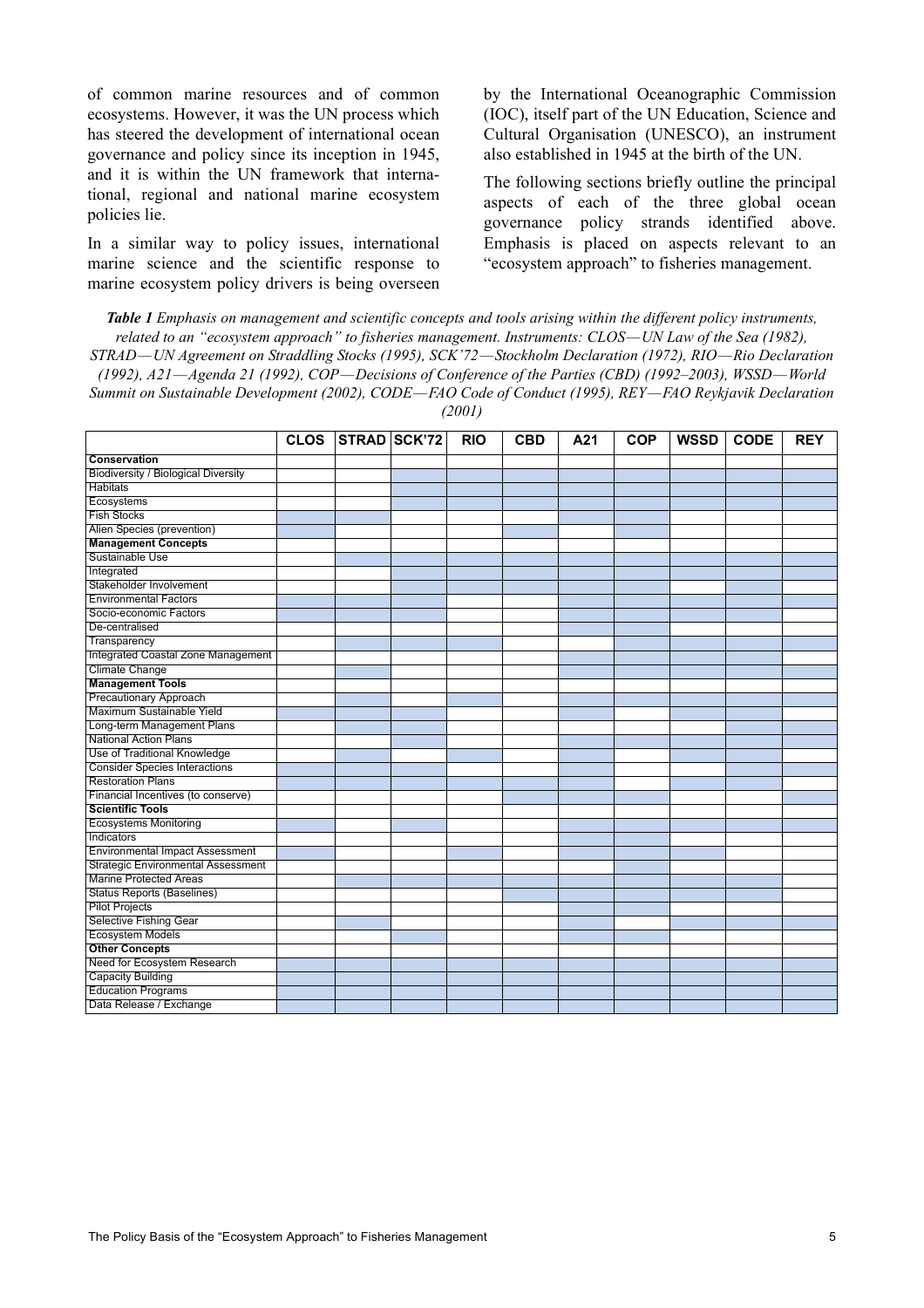#### *Table 2 Details of ratification of global ocean policy instruments by ICES country (data given is as available from cited web sites as at February 2004)*

|                         | <b>UNCLOS</b><br>(1982) | <b>Straddling Stocks</b><br>(1995) | <b>BDC Signed</b><br>(1992) | <b>BDC Ratified</b><br>(1992) | Stockholm Decla-<br>ration (1972) |
|-------------------------|-------------------------|------------------------------------|-----------------------------|-------------------------------|-----------------------------------|
| Belgium                 | 1998                    | 2003                               | 1992                        | 1996                          | Y                                 |
| Canada                  | 2003                    | 1999                               | 1992                        | 1992                          | Y                                 |
| Denmark                 |                         | 2003                               | 1992                        | 1993                          | Y                                 |
| Estonia                 |                         |                                    | 1992                        | 1994                          |                                   |
| Finland                 | 1996                    | 2003                               | 1992                        | (1994)                        | Y                                 |
| France                  | 1996                    | 2003                               | 1992                        | 1994                          | Y                                 |
| Germany                 | 1994                    | 2003                               | 1992                        | 1993                          | Υ                                 |
| Iceland                 | 1985                    | 1997                               | 1992                        | 1994                          | Y                                 |
| Ireland                 | 1996                    | 2003                               | 1992                        | 1996                          | Y                                 |
| Lithuania               | 2003                    |                                    | 1992                        | 1996                          |                                   |
| Netherlands             | 1996                    | 2003                               | 1992                        | (1994)                        | Y                                 |
| Norway                  | 1996                    | 1996                               | 1992                        | 1993                          | Y                                 |
| Poland                  | 1998                    |                                    | 1992                        | 1996                          |                                   |
| Portugal                | 1997                    | 2003                               | 1992                        | 1993                          | Y                                 |
| Russia                  | 1997                    | 1997                               | 1992                        | 1995                          |                                   |
| Spain                   | 1997                    | 2003                               | 1992                        | 1993                          | Y                                 |
| Sweden                  | 1996                    | 2003                               | 1992                        | 1993                          | Y                                 |
| $\overline{\mathsf{K}}$ | 1997                    | 2003                               | 1992                        | 1994                          | Υ                                 |
| <b>USA</b>              |                         | 1996                               | 1992                        |                               | Y                                 |
| EU                      | 1998                    | 2003                               | 1992                        | (1993)                        |                                   |



prepare an integrated assessment of the status of the North Sea ecosystem. The selection mirrors some of the science-based Working Groups available within ICES. Operational products from the physical oceanographic community, such as assessments of ocean climate, in many ways underpin assessments of the other trophic levels of the ecosystem. Presently, single-species stock assessments occur within the box marked "Fish". Physical oceanographers engaged in operational oceanography, and especially those engaged in assembling the description of annual conditions in the North Atlantic in the ICES Annual Ocean Climate Status Summary (IAOCSS), are often disheartened as the operational fish stock assessment currently performed within Europe does not use assessments of the ocean climate of a region. In fact, singlespecies assessments presently have no methodology to use ocean climate information. However, the direct link between ocean climate and

looking forward to supplying their information to integrated assessments. The ICES Regional Ecosystem Group for the North Sea (REGNS) is attempting to develop the techniques needed by integrated ecosystem assessments, and attempting to provide the green box in the figure above.

(Here, an assessment is the collation, synthesis and interpretation of data, using summarising metrics and models, in order to describe status and trends, often in relation to reference points or levels, in a form that can be used to provide management advice).

While the example above focuses on the North Sea, integrated ecosystem assessments will be required for all eco-regions within the ICES area. In many ways the ICES Annual Ocean Climate Status Summary will underpin all these assessments, as it is the North Atlantic which sets the oceanographic context of most of our managed regions.

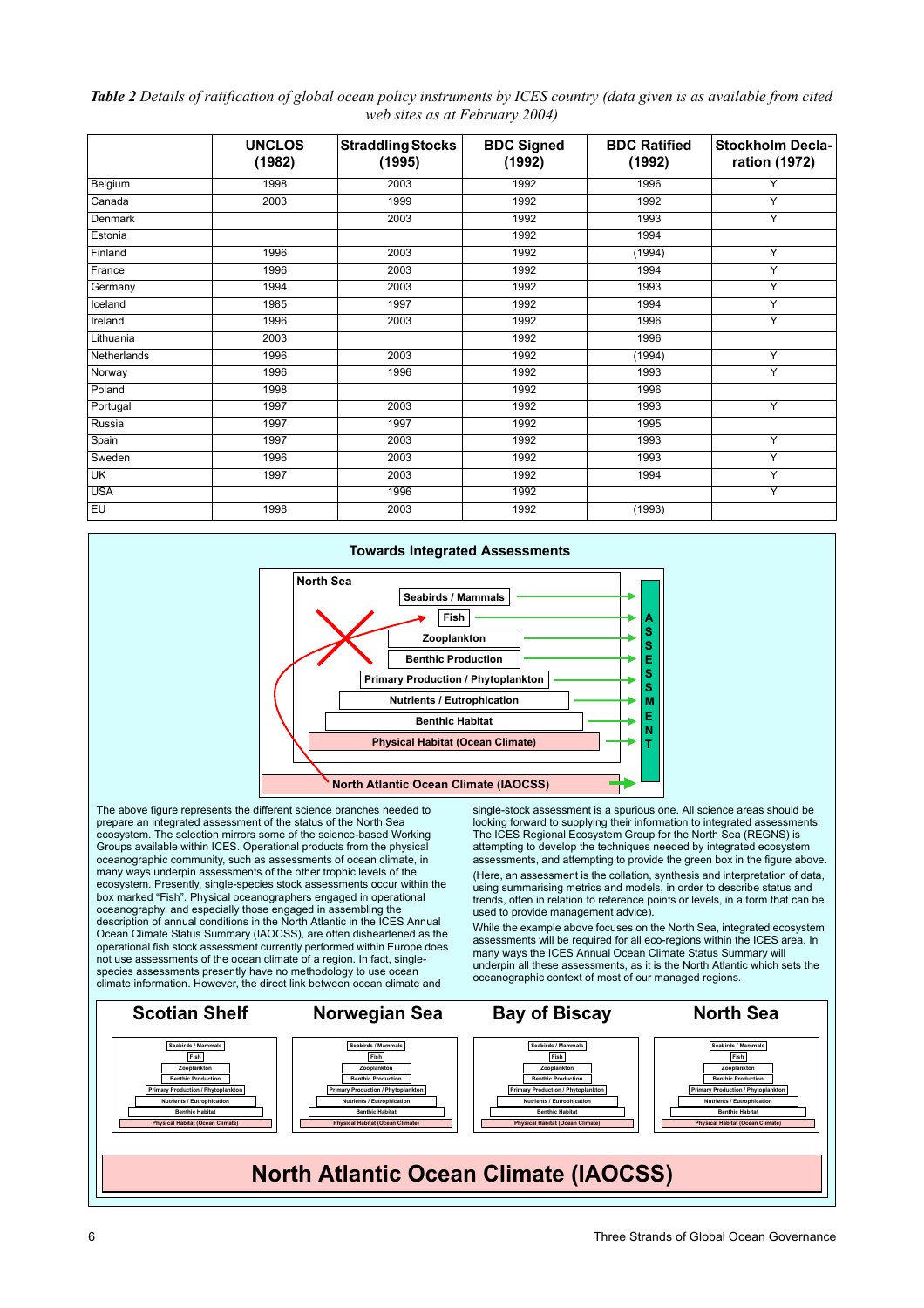## **5 The UNCLOS Process**

This strand has been championed by many nations and individuals, and has been driven by the need of industries and Governments to exploit and manage the living and non-living resources of the oceans within a legal framework. Individuals such as the international civil servant and scholar Arvid Pardo established concepts such as "the deep-sea and its resources are a common heritage of mankind". Pardo also formalised the idea that all aspects of "ocean space" are interrelated and should be treated as a whole—perhaps the first marine, scientific enunciation of an "ecosystem approach".

The UN held conferences on the Law of the Seabed in 1958 and 1960. The International Ocean Institute, led by Elisabeth Mann Borghese and acting under the auspices of the UNESCO, started the annual influential Pacem in Maribus Conferences in 1970, many focusing on Law of the Sea issues. At the same time, Regional Seas Conventions were being established, for example in the North Sea in 1974.

A lengthy drafting process ended in the signing by 117 nations of the UN Law of the Sea in 1982. Today, 144 countries are signatories.

### **5.1 United Nations Convention on the Law of the Sea (1982)**

It could be argued that UNCLOS provides one of the principal legal frameworks within which most environmental and fishery assessment, management, enforcement and research presently operates in signatory states, including the European Union. UNCLOS has often been described as the "Constitution of the Oceans" and has a formal legal status, with instruments to enforce, arbitrate and implement the policies embodied within its statutes.

UNCLOS focuses on issues of resource utilisation and environmental protection, rather than on ecosystems, biodiversity or habitats. It consists of 320 articles and 9 annexes, and covers such topics as the establishment of territorial seas out to 12 nautical miles from the coast, Exclusive Economic Zones (EEZs) out to 200 nautical miles from coasts, the definition of a nation's continental shelf, rights over the sea-bed and its resources, the right of passage through territorial and international

waters, including rights to carry out fishing, and the legal status of islands and archipelagos.

Text Box 1 summarises parts of UNCLOS with specific relevance to fisheries management. Management concepts that emerge from UNCLOS include taking into account target and non-target stock and species interactions, as well as relevant environmental and economic factors. Managers must preserve or restore stocks to their "maximum sustainable yield". UNCLOS emphasises regional and sub-regional cooperation, as well as the need to base decisions on best scientific evidence. It requires signatories to collect and publish fishery statistics, as well as to undertake fishery research programmes. Signatories are also required to conserve and manage marine mammals, migratory stocks, and anadromous and catadromous species.

Articles on environmental pollution establish the concepts of Environmental Impact Assessments for activities potentially causing harm to the environment, as well as legislation covering dumping at sea and the introduction of new or alien species to a region. A section on marine research covers issues concerning research in other nations' waters and in international waters, the deployment of buoys and moorings, and the need to undertake capacity building in developing countries. Signatories are obliged to publish the results of marine scientific research, including collected data.

In summary, UNCLOS permits States to exploit their marine resources within a legal framework, and in many ways embodies the principles of fisheries management before the "ecosystem approach" was conceived.

UNCLOS never refers to biodiversity (see Annex 1 for explanation of terms), and only mentions habitats or ecosystems once, in Article 194 (Measures to prevent, reduce and control pollution of the marine environment)—"The measures taken in accordance with this Part shall include those necessary to protect and preserve rare or fragile ecosystems as well as the habitat of depleted, threatened or endangered species and other forms of marine life".

UNCLOS directly established five legal entities; the International Seabed Authority, a Commission to deal with the definition of national continental shelves, an International Tribunal to settle disputes,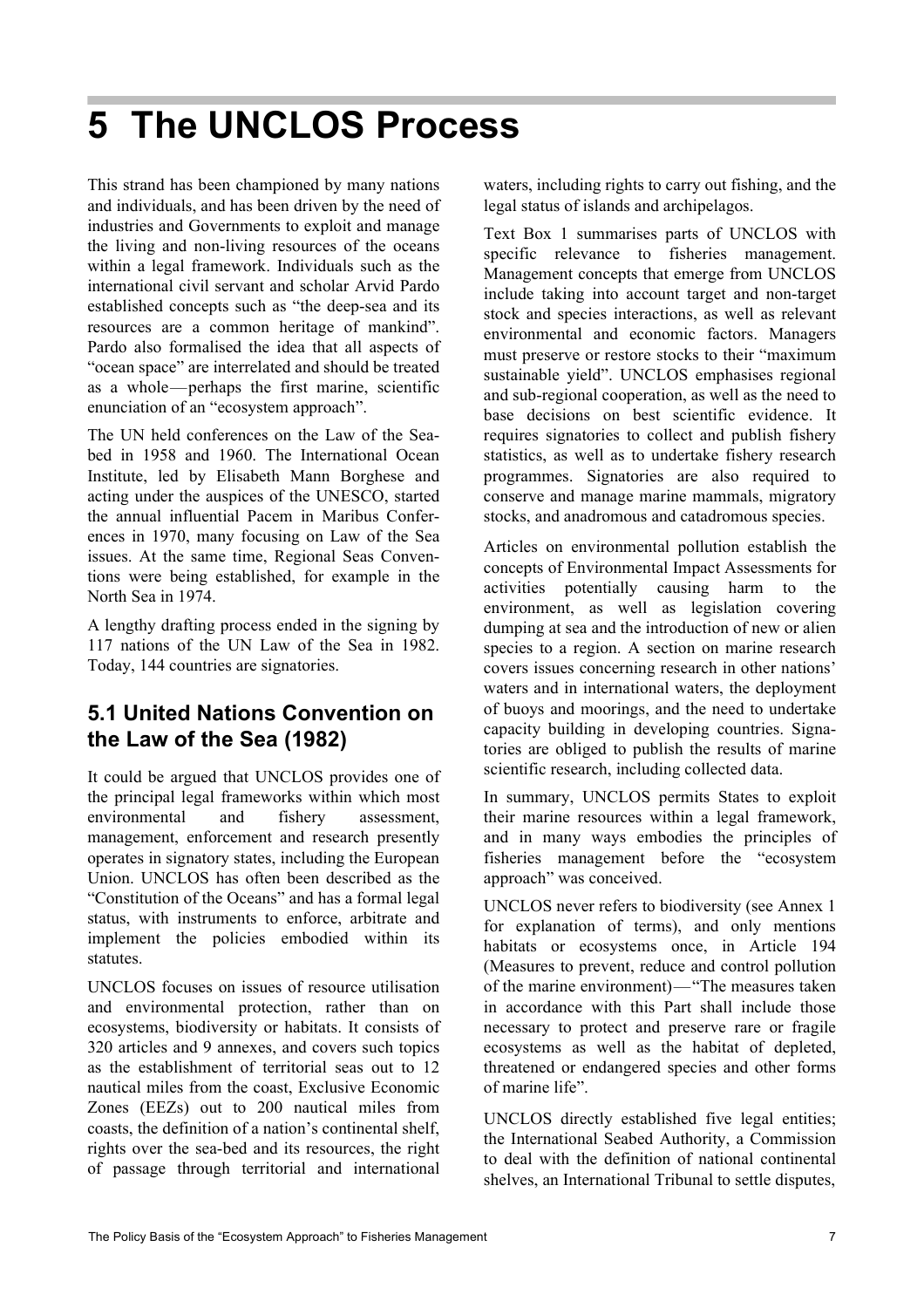#### **Text Box 1: United Nations Convention on the Law of the Sea (1982)**

- Coastal states should, in their EEZs and on the High Seas;
- maintain living resources and not endanger stocks by over-exploitation
- ensure proper conservation and management measures
- determine the allowable catch of the living resources in its EEZ, using best scientific evidence
- maintain harvested populations at levels which can produce the maximum sustainable yield
- take into account relevant environmental and economic factors
- take into account the interdependence of stocks and species
- restore depleted populations (target and non-target)
- account for the economic needs of coastal fishing communities - account for traditional fishing patterns
- use regional and sub-regional cooperation
- share available scientific information, catch and fishing effort statistics

Management will promote the optimum utilisation of living resources, without prejudice to conservation;

- by determining the species which may be caught
- by fixing catch quotas
- by licensing fishermen, fishing vessels and equipment
- by regulating seasons and areas of fishing
- by regulating the types, sizes and amount of gear
- by regulating the types, sizes and number of fishing vessels
- by fixing the age and size of fish and other species that may be caught
- by giving other States access to any surplus of the allowable catch

States will minimise any economic effect on States whose nationals have habitually fished in their zone or which have made substantial efforts in research and identification of stocks

States will specify information required of fishing vessels, including: - catch statistics

- effort statistics
- vessel position reports

States will conduct and regulate fisheries research programmes, which will include;

- the sampling of catches and the disposition of samples
- the reporting of associated scientific data
- the publication of information on proposed major programmes and their objectives
- the publication of knowledge resulting from marine scientific research
- the active promotion of the flow of scientific data and information
- the active promotion of the transfer of knowledge resulting from marine scientific research

#### States will take measures to;

- protect and preserve rare or fragile ecosystems
- protect the habitat of depleted, threatened or endangered species and other forms of marine life
- prevent the intentional or accidental introduction of species, alien or .<br>new

States will, in relation to activities that may cause pollution or significant and harmful changes to the marine environment;

- observe, measure, evaluate and analyse the risks or effects of pollution of the marine environment
- keep under surveillance the effects of any activities which they permit or in which they engage
- assess the potential effects of such activities and publish the resulting assessment

States will provide capacity building, education and training for developing States

*Note: Formal wording has been paraphrased throughout.*

#### **Progress Towards Ecosystem Models and Assessments**

The atmospheric climate research and modelling community has an example to through a process which can serve as an example to the marine science community, if we are to produce the tools needed for an "ecosystem approach" to fisheries and environmental management. Starting in the 1970s and 1980s (see figure below, courtesy of the Intergovernmental Panel on Climate Change, from the third report), models used to provide governments with advice about future climate change incorporated just a few physical mecha-nisms, such as atmospheric physics and the effect of land-use. However, at the same time "off-line" developments were occurring in ocean and sea-ice modelling. These improvements were incorpo-rated into the "advisory" models in the 1990s, and off-line research focused on more refined processes such as sulphur and carbon cycles. Thus the community progressed towards improved and more sophisticated models, used to synthesise available data, arrive at predictions and develop model products in order to underpin advice.



A similar "model" of progress can be imagined towards the tools needed for an "ecosystem approach". In the 1990s, only single-stock fish assessments were available, using Virtual Population Analysis (VPA) models. However, ICES has been developing assessments of other aspects of the ecosystem "off-line", such as the ICES Annual Ocean Climate Status Summary (IAOCSS). This has now become operational, in the sense that it is produced in a regular, repeated manner each year. Other marine science areas are also developing operational assessment tools, covering phytoplankton, harmful algal blooms, zooplankton, benthic habitats, seabirds, and marine mammals. As each science community produces new assessment and modelling tools, they can become operational in support of an "ecosystem approach" to fisheries management. At the same time, each assessment strand itself can be enhanced, for example, with the incorporation of environmental parameters such as temperature into traditional VPA-type models.

If this method of progression is to work, it is the responsibility of organisations such as ICES, EuroGOOS and the European Commission to ensure co-ordination of funded science and operational application of that science. The results of funded research must be captured by investing our intellectual output into the improvement of selected models or systems, rather than an unfocused "scatter-gun" approach.

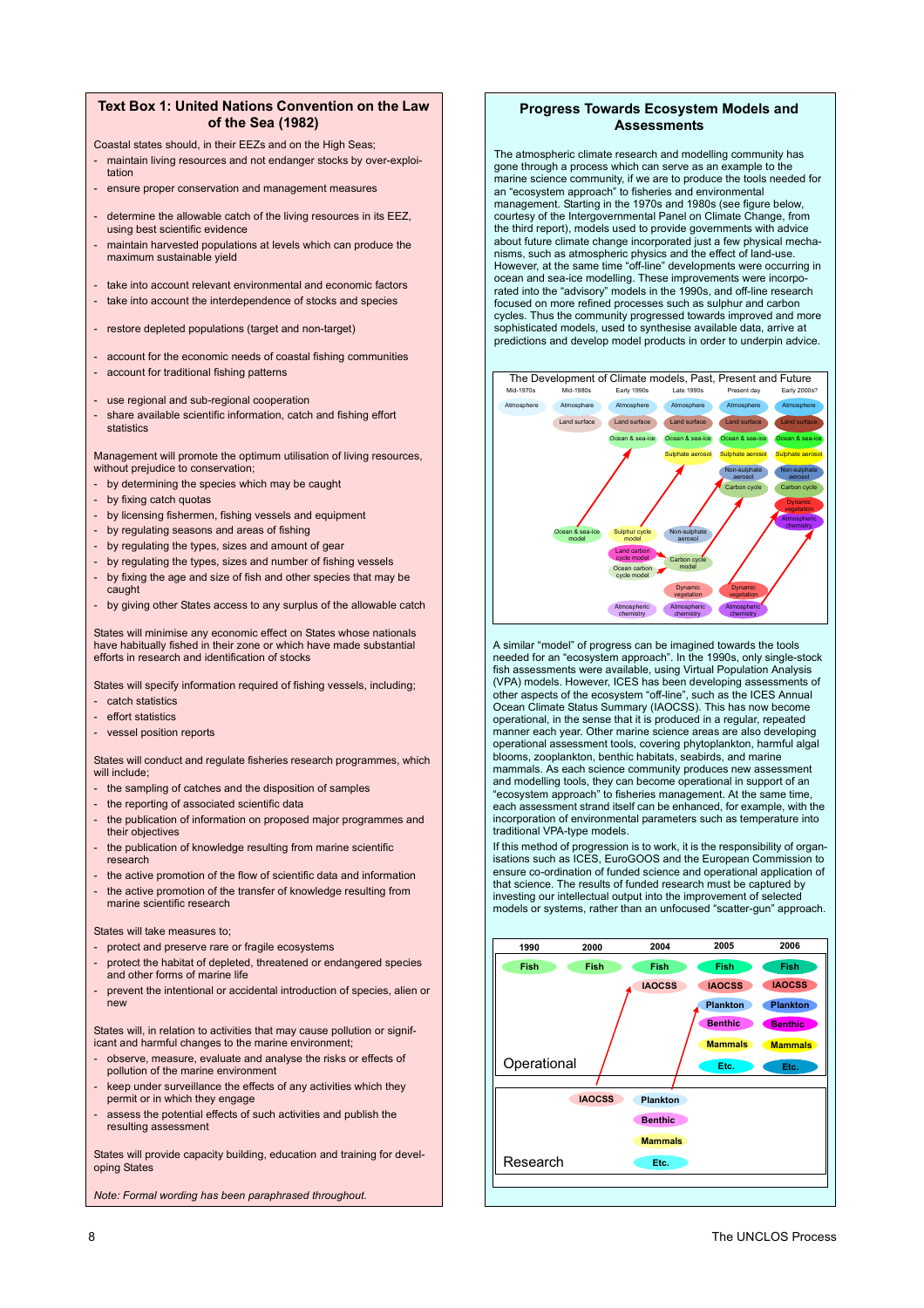a framework for signatories to evolve UNCLOS (the Meeting of State of the Parties), and the UN Agreement on the Conservation and Management of Straddling Fish Stocks And Highly Migratory Fish Stocks. A sixth instrument, the establishment by signatories of national or international marine research centres to help developing countries, has not yet been implemented.

### **5.2 Agreement Relating to the Conservation and Management of Straddling Fish Stocks and Highly Migratory Fish Stocks (1995)**

The objective of this Agreement was to ensure the long-term conservation and sustainable use of straddling fish stocks and highly migratory fish stocks, within territorial waters and throughout the high seas, through effective implementation of the relevant provisions of UNCLOS. The Agreement again focuses on "maximum sustainable yields", multi-species interactions and the importance of best scientific evidence. It obliges signatories to employ the precautionary approach when managing migratory species, a concept UNCLOS itself does not use.

The Agreement also notes the potential impact natural events (which would include climate change) may have, and insists States should act on an emergency basis when such effects adversely impact a stock. It calls for the acknowledgement of traditional fisheries, transparent regional management practices, and the collection, exchange and publication of data. It calls for relevant oceanographic and ecological research to be carried out in order to augment stock assessment information. It also provides the legal framework for compliance and enforcement practices.

Unlike UNCLOS itself, the Straddling Stocks agreement notes the importance of preserving biodiversity, maintaining the integrity of marine ecosystems and minimising the risk of long-term or irreversible effects of fishing operations in its Preamble, and this is implemented in Article 5.

### **5.3 Present Status (2004)**

The UNCLOS process continues to the present day, with new signatories joining, and the UNCLOS legal instruments making decisions to settle disputes. Many countries are presently surveying their EEZs in order to register their interests over the natural resources they contain. Countries who have not yet ratified UNCLOS were encouraged to do so at the World Summit in Johannesburg, 2002.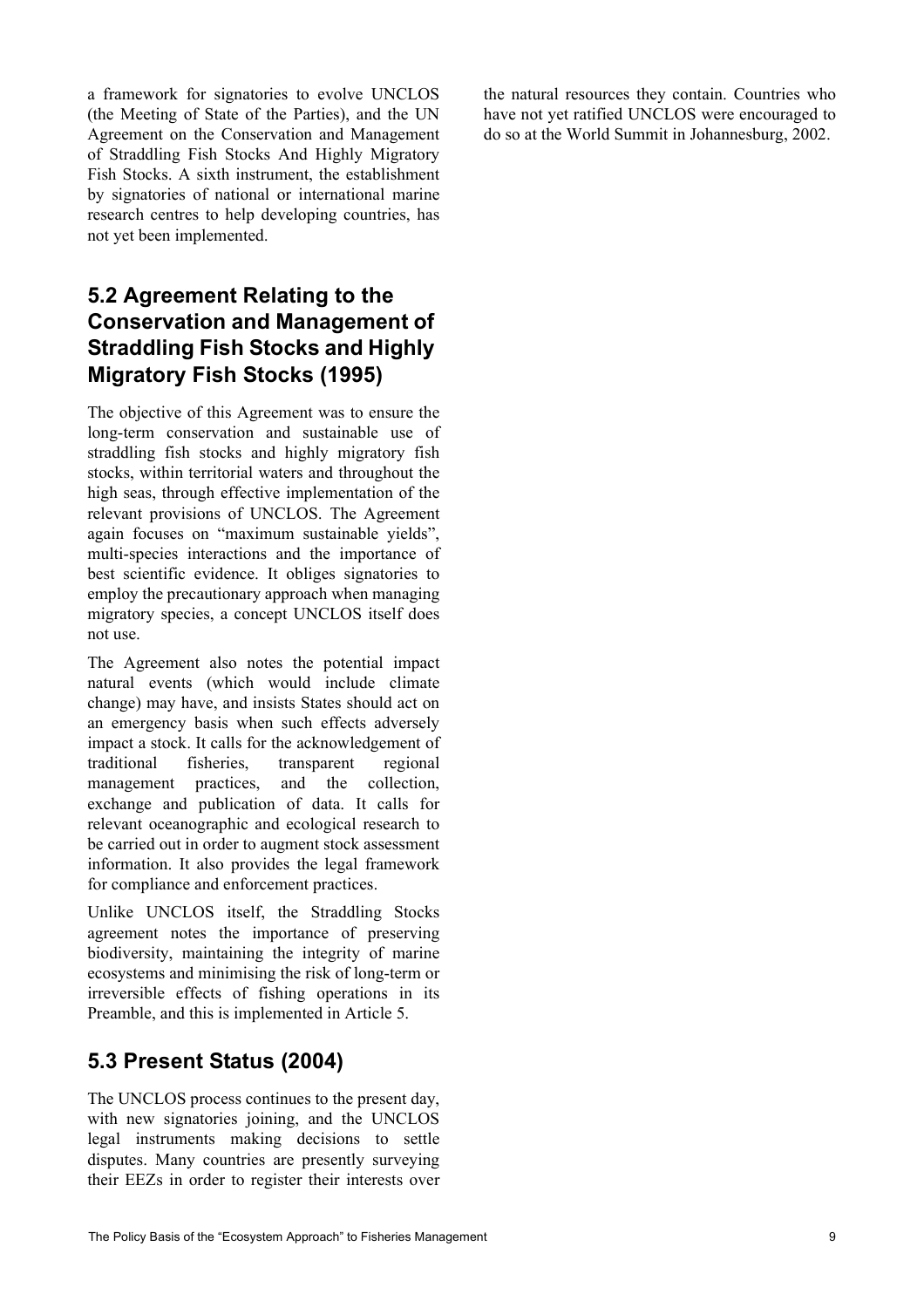## **6 The UNCED Process**

The UN Conferences on Environment and Development (UNCED) process leads through the major environment and sustainable development summits held by natural Heads of State and Ministers in order to direct action at major issues such as world poverty, the sustainable use of natural resources and environmental degradation. It involves an incredible, global scale level of commitment and work by scientists, administrators, concerned citizens and politicians. It is out of the UNCED process that the fundamentals of the "ecosystem approach" emerges.

### **6.1 Stockholm Declaration (1972)**

The UN Conference on the Human Environment, held in Stockholm in 1972, in some ways marked the start of the UNCED process. In the initial proclamations contained in the Declaration of the Conference, signatories noted that the world was at a turning point at that time, and that man possessed the ability to impact the environment and ecosystems to an extent that was not possible before. However, the natural and the man-made aspects of the environment both contributed towards the most basic human right; the right to live. They noted that it was the desire of all the people of the world, and the duty of all Governments, to protect and improve the human environment. Harmful effects on the environment were already evident in many regions of the world, and the point had been reached when man had to shape its own actions in order to protect the environment.

Just as Arvid Pardo's concepts provide a basic definition of an "ecosystem approach" from an ocean resource and a marine science perspective, the proclamations of the Stockholm Declaration suggest underlying concepts of an "ecosystem approach" from a sustainable development perspective; e.g. "The goal [to defend and improve the human environment for present and future generations] will demand the acceptance of responsibility by citizens and communities and by enterprises and institutions at every level, all sharing equitably in common efforts. Individuals in all walks of life as well as organisations in many fields, by their values and the sum of their actions, will shape the world environment of the future". This statement underlines the principles of integrated management and stakeholder involvement.

After these background concepts, the Declaration goes on to lay down 26 principles, which include many aspects of development, human rights, conservation of non-renewable resources, nuclear proliferation, capacity building, economics and poverty relief. However, It is worth reproducing some of the relevant wording of the Stockholm Declaration Principles as they form key-stone concepts which an "ecosystem approach" should be built upon (see Text Box 2).

For example, Principles 2, 3 and 4 underpin the concept of Marine Protected Areas, habitat restoration plans and nature conservation. Principle 13

#### **Text Box 2: The Stockholm Declaration (1972)**

- 1 Man bears a solemn responsibility to protect and improve the environment for present and future generations
- 2 The natural resources of the earth, and especially representative samples of natural ecosystems, must be safeguarded for the benefit of present and future generations through planning and management
- 3 The capacity of the earth to produce vital renewable resources must be maintained, restored or improved
- Man has a responsibility to safeguard and manage the heritage of wildlife and its habitat, which are imperilled by a combination of adverse factors. Nature conservation, including wildlife, must receive importance in planning for economic development
- 6 The discharge of toxic substances, that exceed the capacity of the environment to render them harmless, must be halted in order to protect ecosystems
- States shall take all possible steps to prevent pollution of the seas by substances that are liable to create hazards to human health, to harm living resources and marine life, to damage amenities or to interfere with other legitimate uses of the sea
- 12 Resources should be made available to preserve and improve the environment
- 13 In order to achieve a more rational management of resources and thus to improve the environment, States should adopt an integrated and co-ordinated approach to their development planning so as to ensure that development is compatible with the need to protect and improve environment for the benefit of their population
- 14 Rational planning provides the tool to reconcile any conflict between the needs of development and the need to protect and improve the environment
- 18 Science and technology must be applied to the identification, avoidance and control of environmental risks and the solution of environmental problems
- 19 Education in environmental matters is essential in order to broaden the basis of responsible conduct by individuals, enterprises and communities in protecting and improving the environment
- 20 The free flow of up-to-date scientific information and transfer of experience must be supported and assisted, to facilitate the solution of environmental problems
- 21 States have the right to exploit their own resources pursuant to their own environmental policies, and the responsibility to ensure that activities within their control do not cause damage to the environment beyond the limits of national jurisdiction

*Note: Formal wording has been paraphrased in places.*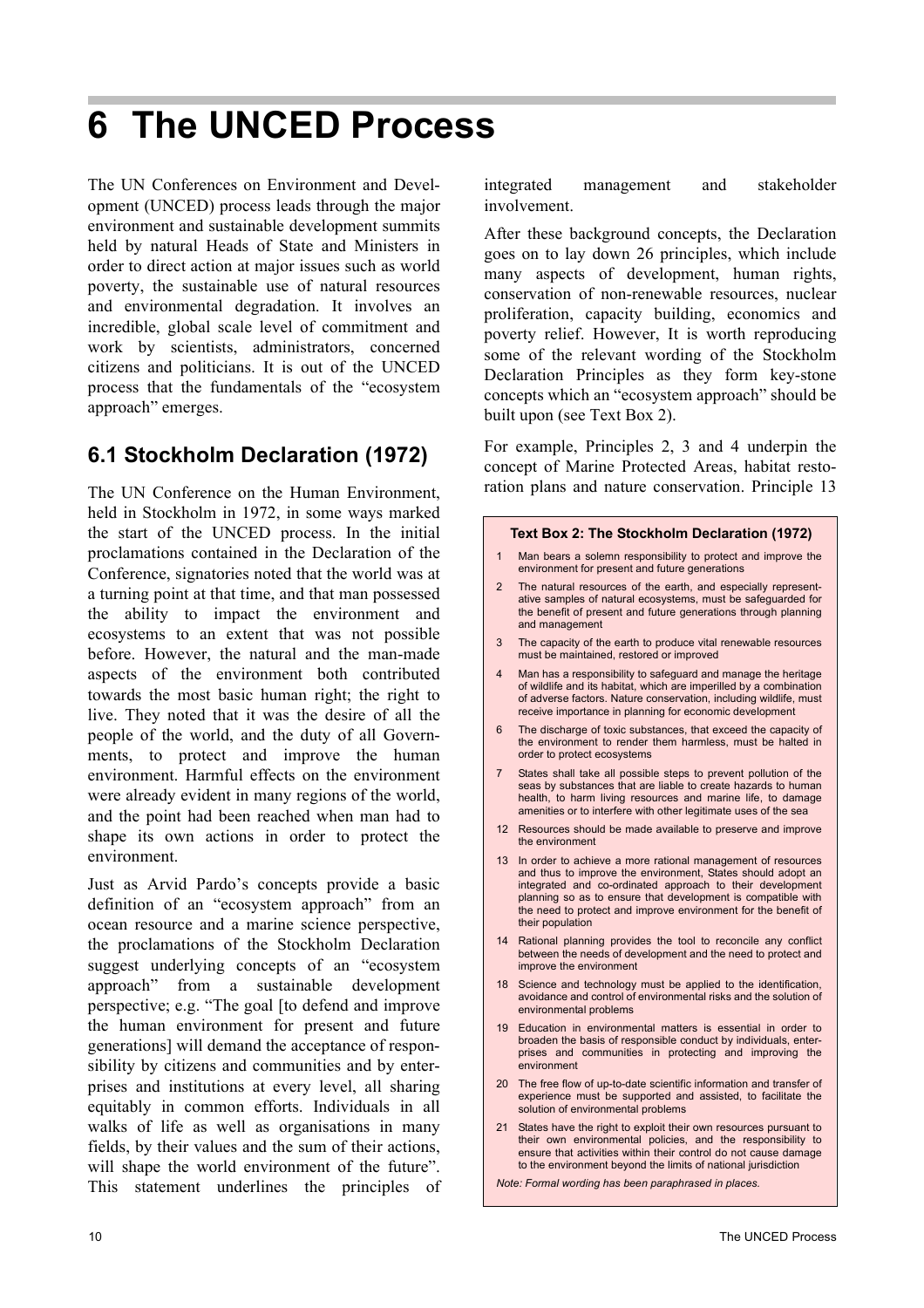encapsulates the concept of an integrated, holistic approach to ecosystem management "in order to achieve a more rational management of resources and thus to improve the environment", and hence lies at the heart of an "ecosystem approach". Principles 13 and 14 underpin the development and use of management plans.

Principle 18 provides the framework for scientific monitoring, assessment and modelling of ecosystems. Principles 19 and 20 underpin capacity building, environmental education requirements and stakeholder involvement. Principles 3 and 21 underpin sustainable use and maximum sustainable yield.

Principle 6 acknowledges that the environment can be used for waste disposal, but not beyond its capacity to absorb waste without ill effect. Additional Principles outline the "polluter pays" concept, which has been incorporated into many regional marine policies and which appears in later global ocean policy drivers. They also go on to emphasise the need for international cooperation in order to tackle environmental issues.

The Stockholm Conference directly led to the creation of the UN Environment Programme (UNEP), which has steered much of the UNCED process since then.

## **6.2 Preparations for Rio**

In the decade that followed the Stockholm Declaration, most developing countries put into place the institutions and legislation needed to carry through the Stockholm Principles. However, in the developing world it was noted that poverty and underdevelopment hindered progress (Haas *et al*., 1992). In addition, interpretation of the Stockholm Declaration differed widely between nations. In the 1980s, the UN established the World Commission on Environment and Development (also known as the Brundtland Commission), which wrote the Brundtland Report, entitled "Our Common Future". This established much of the philosophy behind the Rio Declaration and Agenda 21. In 1987 the UN General Assembly called for a harmonising Conference, which would address the combined issues of environmental protection and sustainable development; the UN Conference on Environment and Development (UNCED).

Prior to the Conference, which was to be held in Rio de Janeiro, Brazil, in June 1992, there were 5 organising and preparatory meetings to draft the documents that would be signed by Heads of State

and Ministers at the end of the Conference itself. Progress was slow, and most of the Rio Declaration and Agenda 21 was agreed at the very last preparatory meeting, termed the "New York Marathon". Two other environmental conventions were prepared by separate processes, the Convention on Climate Change and the Convention on Biological Diversity, but these were also signed at the Rio "Earth Summit" along with the Rio Declaration and Agenda 21. Veterans from the Stockholm meeting, and from the UN Law of the Sea process were appointed to key positions in UNCED, ensuring a degree of continuity between the different processes.

There now follows brief descriptions of the Rio Declaration, the UN Convention on Biological Diversity, and Agenda 21.

## **6.3 Rio Declaration (1992)**

The Rio Declaration itself is a simple document of 27 short Principles. It starts by reaffirming the Stockholm Declaration, and calls for the establishment of a new "global partnership" to work towards protecting the integrity of the global environment and developmental system through international agreements.

The introductory affirmation, that signatories recognise "the integral and interdependent nature of the Earth, our home", expands on Pardo's earlier concept expressed in relation to the oceans. The Principles state in simple terms the fundamental concepts of the human need for a healthy relationship with nature, the right to exploit resources, and the right to develop while at the same time taking care of the environment. Poverty reduction, capacity-building, environmental legislation, and trade policy are outlined. Issues such as compensation for victims of pollution and waste "trading" between States are dealt with, and the "polluter pays" principle is restated. Other issues raised are the role of women, young people and indigenous people in sustainable development.

The Declaration itself reaffirms the principles of the Stockholm Declaration in aspects relevant to an "ecosystem approach" to fisheries and environmental management (see Text Box 3). Principle 10, in particular, emphasises the need for stakeholder involvement in an open and transparent decisionmaking process. It also clearly expresses the fundamental right for citizens to access to all environmental data generated by government. The Declaration reasserts the need for a precautionary approach, which includes the concept that a lack of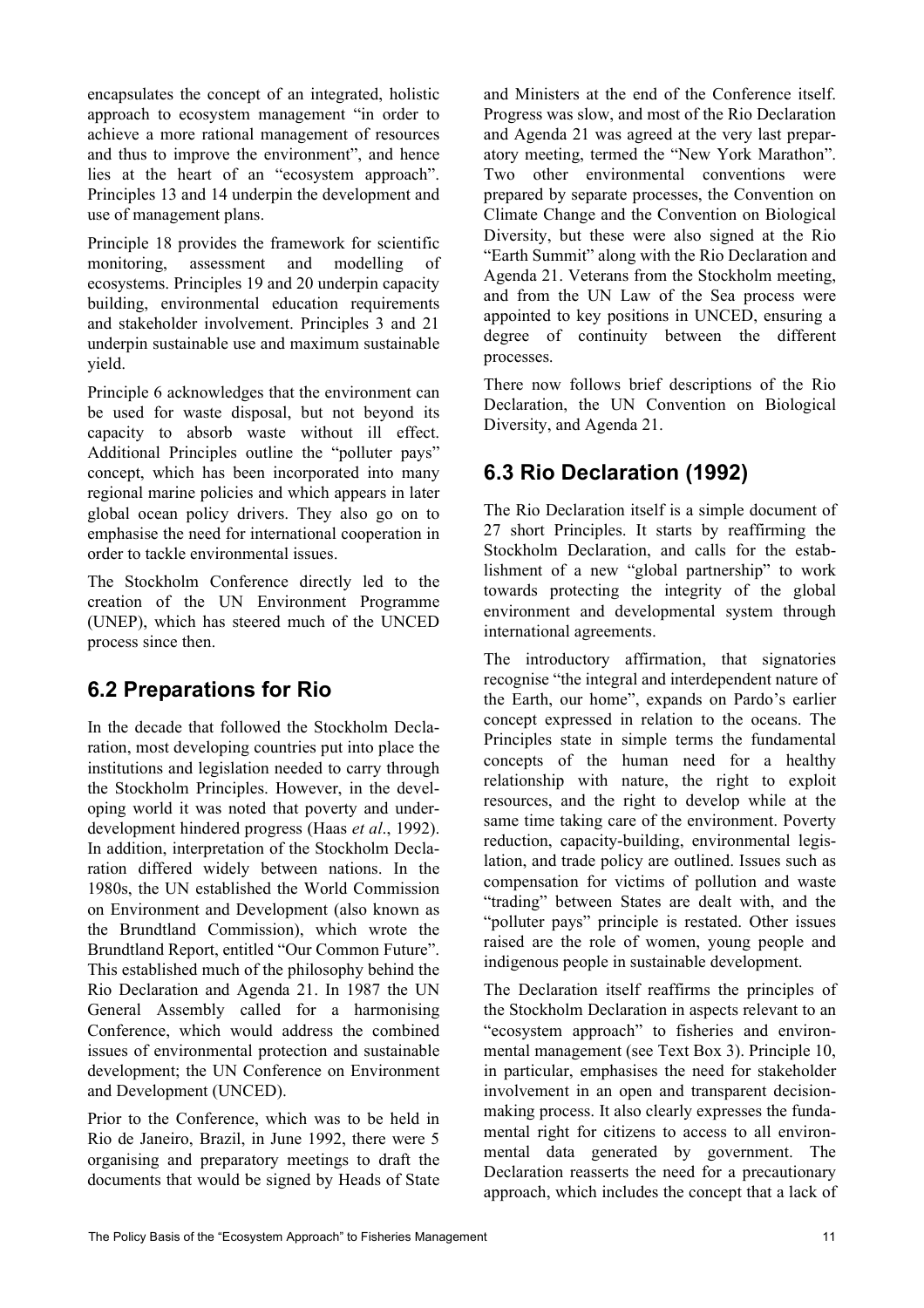scientific knowledge must not be used as an excuse not to take management decisions. This emphasises the need for marine scientists to provide advice using the tools we presently have, and not dodge the issue by perpetually waiting until further research is carried out. Environmental Impact Assessments are introduced as a tool for environmental management. Tools such as Ecological Quality Objectives (EcoQOs) are suggested by Principle 11.

#### **6.4 UN Convention on Biological Diversity (1992)**

The Convention on Biological Diversity (CBD) does not discriminate between terrestrial or marine biological diversity, but treats all equally. The Convention commences by acknowledging the intrinsic value of biological diversity to mankind, that its conservation is a common concern of humanity, that it is being eroded by man's activity and that a lack of scientific certainty should not prevent any action needed to conserve biological diversity. The 42 Articles of the CBD go on to define its three principle objectives; the conservation of biological diversity, the sustainable use of

#### **Text Box 3: The Rio Declaration (1992)**

- 4 In order to achieve sustainable development, environmental protection shall constitute an integral part of the development process and cannot be considered in isolation from it
- 7 States shall cooperate to conserve, protect and restore the health and integrity of the Earth's ecosystem
- 8 States should reduce and eliminate unsustainable patterns of production
- 10 Environmental issues are best handled with the participation of all concerned citizens, at the relevant level. At the national level, each individual shall have appropriate access to information concerning the environment that is held by public authorities, including information on hazardous materials and activities in their communities, and the opportunity to participate in decisionmaking processes. States shall facilitate and encourage public awareness and participation by making information widely available. Effective access to judicial and administrative proceedings, including redress and remedy, shall be provided
- 11 States shall enact effective environmental legislation. Environmental standards, management objectives and priorities should reflect the environmental and developmental context to which they apply
- 15 In order to protect the environment, the precautionary approach shall be widely applied by States according to their capabilities. Where there are threats of serious or irreversible damage, lack of full scientific certainty shall not be used as a reason for postponing cost-effective measures to prevent environmental degradation
- 17 Environmental impact assessment, as a national instrument, shall be undertaken for proposed activities that are likely to have a significant adverse impact on the environment and are subject to a decision of a competent national authority
- 22 Indigenous people and their communities and other local communities have a vital role in environmental management and development because of their knowledge and traditional practices. States should enable their effective participation in the achievement of sustainable development

*Note: Formal wording has been paraphrased in places.*

its components, and the fair and equitable sharing of its benefits.

In relation to an "ecosystem approach" (see Text Box 4), the CBD calls for cross-sectoral, integrated management and planning, involving stakeholders and the private sector (Principles 6 and 10). Increased emphasis (compared to the Stockholm Declaration) is placed on tools for an "ecosystem

#### **Text Box 4: The Convention on Biological Diversity (1992)**

#### Contracting Parties shall;

- 6 develop national strategies for the conservation and sustainable use of biological diversity
	- integrate the conservation and sustainable use of biological diversity into relevant sectoral or cross-sectoral policies
- 7 identify components of biological diversity important for its conservation and sustainable use and monitor these through sampling and other techniques
	- pay particular attention to those requiring urgent conservation measures and those which offer the greatest potential for sustainable use
	- identify activities which are likely to have significant adverse impacts on the conservation and sustainable use of biological diversity, and monitor their effects
	- maintain and organise, by any mechanism data, derived from identification and monitoring
- 8 establish a system of protected areas or areas where special measures need to be taken to conserve biological diversity
	- promote the protection of ecosystems, natural habitats and the maintenance of viable populations of species in natural surroundings
	- rehabilitate and restore degraded ecosystems and promote the recovery of threatened species through the development and implementation of plans or other management strategies
	- develop legislation for the protection of threatened species and populations
- 10 integrate consideration of the conservation and sustainable use of biological resources into national decision-making
	- support local populations to develop and implement remedial action in degraded areas where biological diversity has been reduced
	- encourage cooperation between its governmental authorities and its private sector in developing methods for sustainable use of biological resources
- 11 adopt economically and socially sound measures that act as incentives for the conservation and sustainable use of components of biological diversity
- 12 maintain programmes for scientific and technical research, education and training in measures for the identification, conservation and sustainable use of biological diversity
- 13 promote the understanding of the importance of, and the measures required for, the conservation of biological diversity, through the media, and the inclusion of these topics in educational programmes
	- develop educational and public awareness programmes, with respect to conservation and sustainable use of biological diversity
- 14 require environmental impact assessment of proposed projects that are likely to have significant adverse effects on biological diversity with a view to avoiding or minimising such effects and, where appropriate, allow for public participation in such procedures
- 17 exchange information, from all publicly available sources, relevant to the conservation and sustainable use of biological diversity
	- this shall include exchange of results of technical, scientific and socio-economic research, as well as information on training and surveying programmes, specialised knowledge, indigenous and traditional knowledge

*Note: Formal wording has been paraphrased in places.*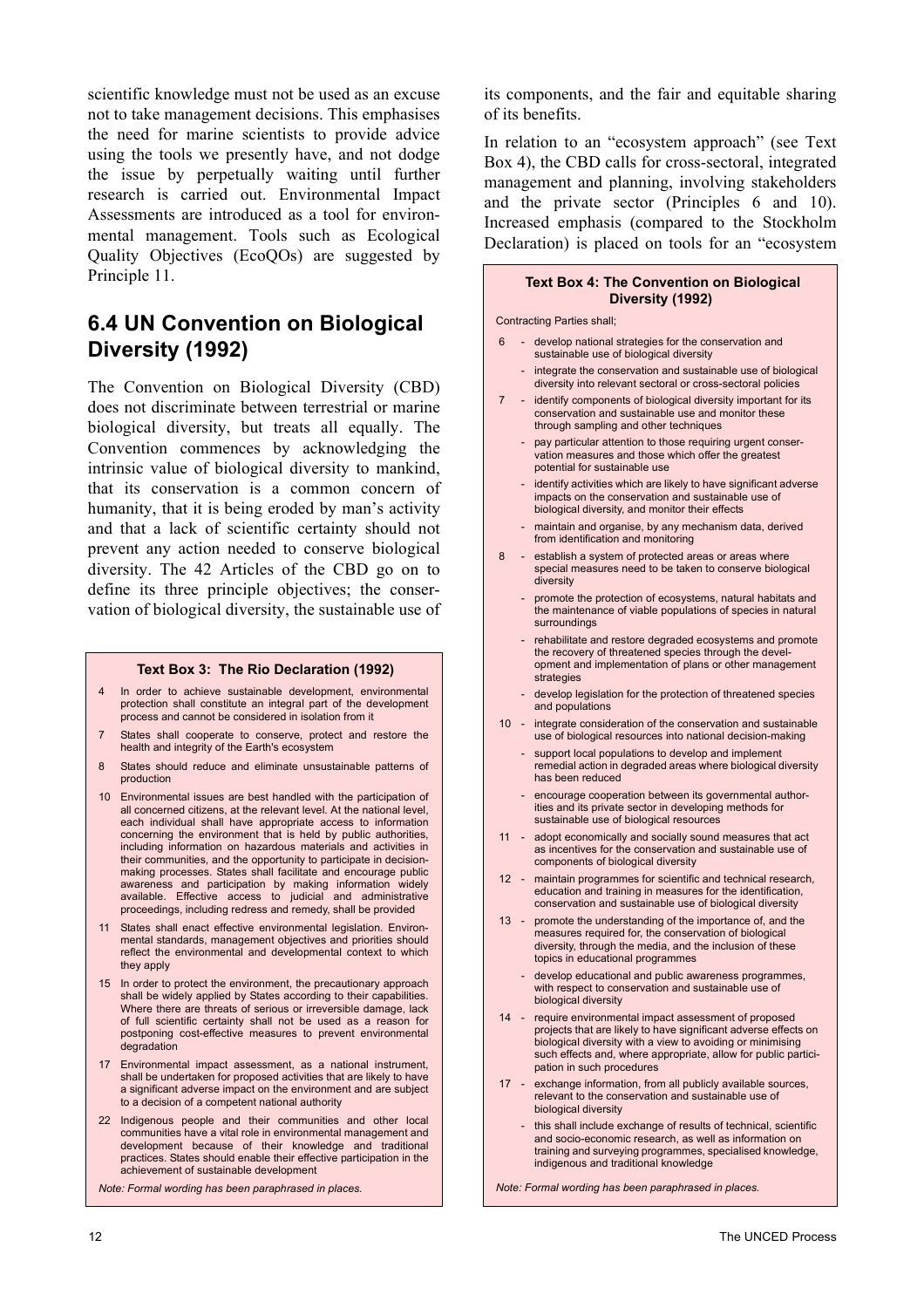approach", including monitoring and the storage, use and dissemination of monitoring data (P7), Marine Protected Areas and restoration plans (P8), and Environmental Impact Assessments (P14).

Other issues covered by the CBD include the use of the genetic resource represented by biological diversity, technology transfer, data exchange, scientific cooperation, dealing with the emerging biotechnology issues, and a requirement that States should put in place funding for all of the necessary conservation activities.

The Convention established a Conference of Parties (COP) to take the Convention forward, as well as a supporting Secretariat. The COP has met six times between 1994 and 2002. As will be seen below, decisions taken at the COP should be viewed as fundamental in the development of an "ecosystem approach".

## **6.5 Agenda 21 (1992)**

Agenda 21 is an "Action Plan" of global scale, designed to implement the Conventions signed at the Rio Summit, and in particular the Rio Declaration. It is a vast document, of some 40 chapters, covering all the aspects of environment and sustainable development identified by the Declaration itself. Each subject chapter goes into considerable detail concerning how States may work towards improvements. For each programme area, chapters identify the reasons why action is needed in that area, the objectives States should adopt, and the necessary related activities and the means of implementing these activities. Activities are separated into those related to management, to data and information exchange and to international cooperation. Each chapter also has estimates of potential costs of the actions suggested. Hence the importance of clear objectives, management policies, and information gathering and exchange is emphasised from the start.

Although environmental issues are integrated throughout all chapters, chapters directly related to an "ecosystem approach" to fisheries management are Chapters 15 (protection of biodiversity), 17 (protection of the oceans) and 32 (role of fishers and farmers). It may be noted that, at about 30 pages each, the chapters on the oceans and on freshwater are each twice as long as any other chapter, possibly indicating the complexity of these subjects, as well as the already existing substantial policy frameworks in these areas.

#### **6.6 Agenda 21—Biodiversity**

Relevant objectives aimed at protecting biodiversity are outlined in Text Box 5. As with the CBD, increasing emphasis is placed on the tools needed for an "ecosystem approach". For example, several objectives can be seen to lead towards ecosystem indicators and ecosystem status reports, as Governments are instructed to develop methodologies for the systematic sampling and evaluation of the components of biodiversity, and to establish baseline information on biological and genetic resources in marine ecosystems. Governments are required to make available the information from ecosystem status assessments in a timely manner, and in a form suitable for decision-making. Specific reference is also made to Marine Protected Areas and Environmental Impact Assessments.

## **6.7 Agenda 21—the Oceans**

Chapter 17 focuses on seven key programme areas needed to protect the oceans:

- integrated management and sustainable development of coastal areas and the EEZ
- marine environmental protection
- sustainable use and conservation of marine living resources of the high seas

| <b>Text Box 5: Agenda 21-Protecting Biodiversity</b>                                                                                            |  |
|-------------------------------------------------------------------------------------------------------------------------------------------------|--|
| States, in cooperation with regional organisations as well as the<br>private sector, should:                                                    |  |
| develop national strategies for the conservation of biological<br>diversity and the sustainable use of biological resources                     |  |
| integrate sustainable use of biological resources into national<br>$\overline{\phantom{a}}$<br>development strategies                           |  |
| carry out national studies on                                                                                                                   |  |
| the conservation of biological diversity<br>٠                                                                                                   |  |
| the sustainable use of biological resources                                                                                                     |  |
| the associated costs and benefits, and socio-economic aspects<br>$\bullet$                                                                      |  |
| - develop methodologies for the systematic sampling and evaluation<br>of the components of biological diversity and the status of<br>ecosystems |  |
| establish baseline information on biological and genetic resources<br>in marine ecosystems                                                      |  |
| make available ecosystem status information                                                                                                     |  |
| in a timely manner<br>٠                                                                                                                         |  |
| in a form suitable for decision-making                                                                                                          |  |
| undertake long-term research into                                                                                                               |  |
| the importance of biodiversity for the functioning of ecosystems                                                                                |  |
| the role of ecosystems in producing goods and environmental<br>٠<br>services                                                                    |  |
| <b>use</b>                                                                                                                                      |  |
| Environmental Impact Assessments to assess activities<br>impacting biodiversity                                                                 |  |
| Marine Protected Areas to protect biodiversity<br>٠                                                                                             |  |
|                                                                                                                                                 |  |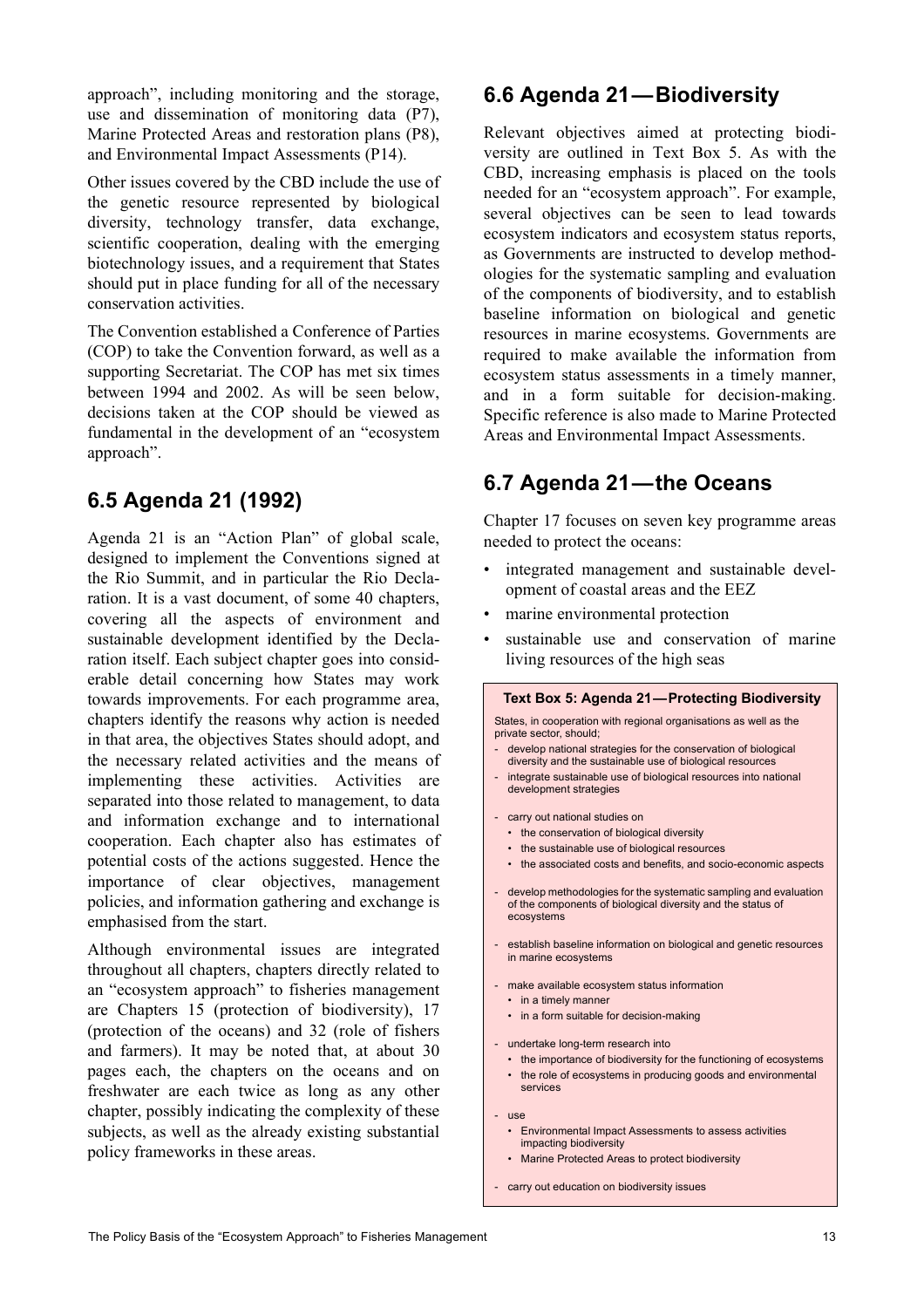- sustainable use and conservation of marine living resources under national jurisdiction
- addressing critical uncertainties for the management of the marine environment and climate change
- strengthening international, including regional, cooperation and co-ordination
- the sustainable development of small islands

The chapter stresses from the outset that these programme areas require "new approaches to marine and coastal area management and development, at the national, sub-regional, regional and global levels, approaches that are integrated in content and are precautionary and anticipatory in ambit". This statement seems to emphasise that an "ecosystem approach" will require fundamental changes in the management practices that existed at that time.

The section on integrated management of coastal areas and the EEZ (see Text Box 6) emphasises the need of integrated policy and decision-making processes, based on a broad range of scientific tools, and involving consultation with the business community, academic sector, resource user groups, and the general public. The tools identified include assessment databases of relevant socio-economic and environmental criteria.

The section on environmental protection defines in some detail how states may achieve the objectives of using preventive, precautionary and anticipatory approaches to avoid degradation of the marine environment, the use of Environmental Impact

#### **Text Box 6: Agenda 21—Integrated Management of Coastal Areas and the EEZ**

Coastal states are required to;

- conserve and restore critical coastal and marine habitats
- provide an integrated policy and decision-making process which • promotes compatibility and a balance of uses in the coastal zone and EEZ
	- includes all involved sectors
	- uses the precautionary approach
	- uses Environmental Impact Assessments and environmental accounting
	- uses regular environmental assessment of coastal and marine areas
- consult with all sectors (business community, academic sector, resource user groups, the general public)
- maintain assessment databases of coastal areas, the EEZ and their resources
	- to develop socio-economic and environmental indicators
	- to develop relevant environmental quality criteria
- freely exchange all relevant data
- engage in capacity-building at a local level
- support "centres of excellence" in integrated coastal and marine resource management
- develop scientific research

Assessments, the integration of the protection of the marine environment into relevant general environmental, social and economic development policies, and the use of the "polluter pays" principle.

The sections on fisheries within the EEZ and within the High Seas reaffirms the commitments made within the UNCLOS process. Agenda 21 (see Text Box 7) refers to maintaining or restoring stocks to maximum sustainable yield. It also refers to the role science can play in resource management, through the development of modelling tools and the use of monitoring and assessment data.

The section focusing on uncertainties for the management of the marine environment introduces important concepts concerning climate change and its impacts for the first time in global ocean governance documents. States are required to coordinate observation programmes of coastal phenomena related to climate change, and attempt to provide improved forecasts of marine conditions. States are advised to implement ocean climate monitoring through UNEP, the IOC and GOOS. They are also required to organise periodic assessments of oceanic, shelf and coastal area status and trends in order to monitor climate change in the marine environment.

#### **Text Box 7: Agenda 21—Living Marine Resources**

Coastal States are required to

- develop and increase the potential of marine living resources
- maintain or restore populations of marine species to their maximum sustainable yield, taking into account relevant environmental and economic factors, and relationships among species
- reduce waste through discards
- ensure effective monitoring and enforcement with respect to fishing activities
- protect and restore endangered marine species, preserve habitats and other ecologically sensitive areas
- promote
	- scientific research with respect to marine living resources
	- the development and use of selective fishing gear
	- development and sharing of
		- analytical and predictive tools
		- stock assessment models
		- bio-economic models
	- appropriate monitoring and assessment programmes
	- collection and exchange of data on marine living resources
- develop Marine Protected Areas, with special focus on
	- reef ecosystems
	- estuaries
	- spawning areas
	- nursery areas.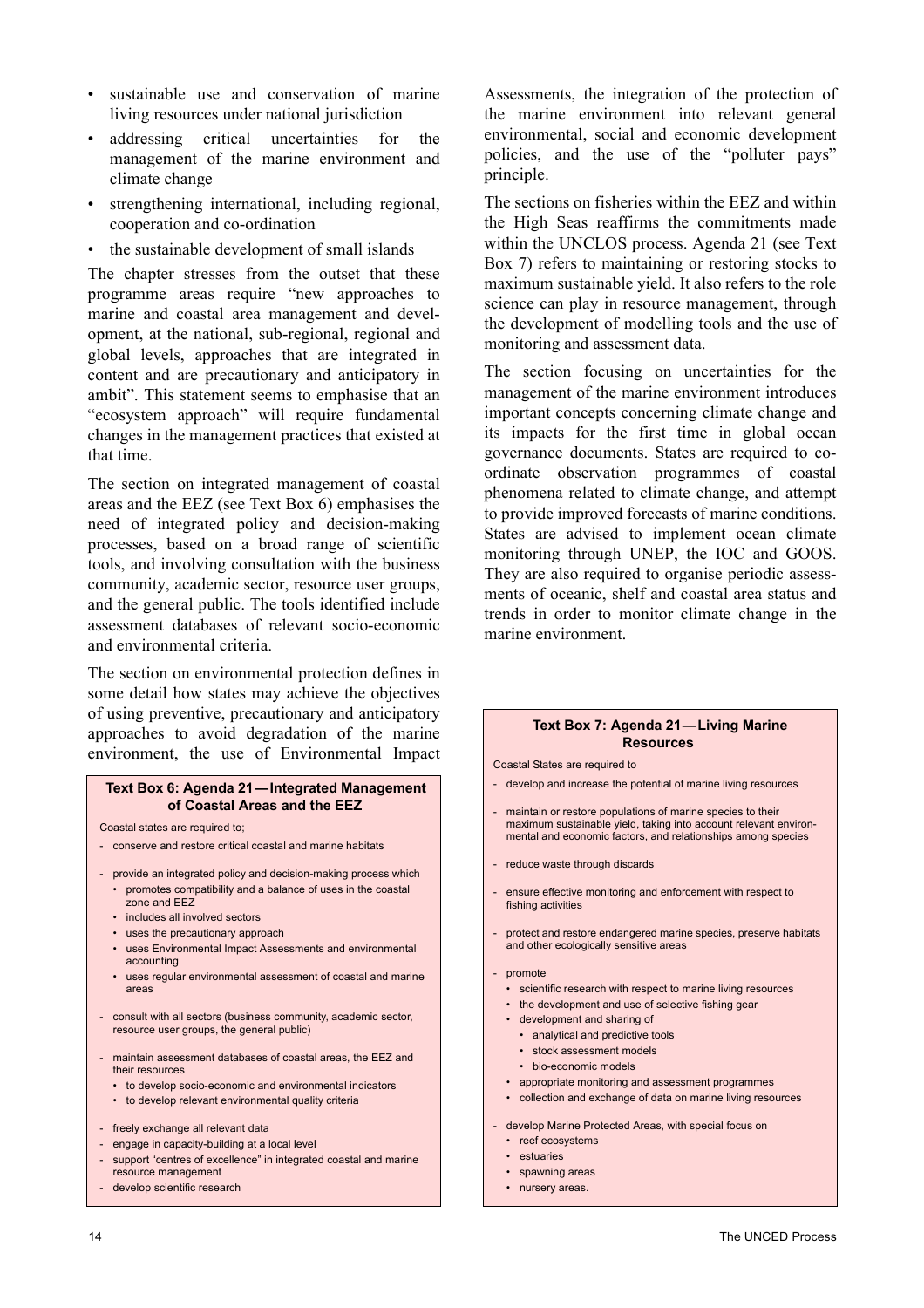### **6.8 Agenda 21—the Role of Stakeholders**

Although the description above has picked out the parts of Agenda 21 focusing on the tools of an "ecosystem approach", throughout Agenda 21 the original concepts of integrated, inclusive management are also echoed. In particular, the Chapter on the role of fishers (referred to as farmers by Agenda 21) reasserts the role of stakeholders in a decentralised decision-making process, involving local communities with economic incentives to manage the resources they exploit (see Text Box 8). As well as incentives, users of a resource must also bear the economic costs of environmental concerns arising from their exploitation of a resource.

### **6.9 After the Rio Summit**

The Rio Summit spawned a number of international institutions designed to monitor progress on the conventions. For example, the UN Sustainable Development Commission was established, in part, to monitor progress towards the environmental

#### **Text Box 8: Agenda 21—Involvement of Fishers**

#### Rural activities

- take place in close contact with nature
- add value by producing renewable resources
- rely on resources vulnerable to over-exploitation and improper management

The key to the attainment of sustainability lies in

- a fisher-centred approach
- the motivation and attitudes of individual fishers
- government policies providing incentives to fishers to manage their natural resources efficiently and in a sustainable way

The decentralisation of decision-making towards local and community organisations is the key in changing people's behaviour and implementing sustainable fishing strategies.

The following objectives are proposed

- To encourage a decentralised decision-making process through • the creation and strengthening of local organisations
	- the delegation of power and responsibility to primary users of natural resources
- To promote and encourage sustainable fishing practices and technologies
- To introduce or strengthen policies that would;
- encourage self-sufficiency in low-input and low-energy technologies
- include indigenous practices
- include pricing mechanisms that internalise environmental costs
- To develop a policy framework that provides incentives and motivation among fishers for sustainable and efficient fishing practices
- To enhance the participation of fishers, men and women, in the design and implementation of policies directed towards these ends, through their representative organisations.

*Note: As Agenda 21 stipulates, here the terms fisher and fishing have replaced farmer and farming*

goals of Agenda 21, and the Jakarta Mandate was established to implement the Convention on Biological Diversity. The requirement for national reporting of progress in environmental areas was another outcome of the summit, as well as commitments about the level of aid the developed nations would provide to under-developed regions. The cost of the full implementation of Agenda 21 was estimated at the time to be in the region of \$600 billion per year (Haas *et al*., 1992). The World Bank was identified as the primary mechanism to direct national development funding. The World Bank in turn channelled funding to environmental activity through its Global Environment Facility (GEF), which initially had part of its focus directed towards biodiversity and international waters. Another outcome of the Summit was the increased role, networking, education and sophistication of NGOs who, in several policy areas, play a real role in surveillance, monitoring, reporting and management.

### **6.10 The "Ecosystem Approach"**

Although, in reference to marine management, Agenda 21 refers to "new approaches", "preventive, precautionary and anticipatory approaches", "comprehensive approaches", "multispecies management and other approaches", "integrated management approaches", "broad and coherent approaches", "integrated and multisectoral approaches", and "fisher-centred approaches", it never actually uses the term "ecosystem approach". This term is first used in decisions of the Conference of the Parties (COP) of the Convention on Biological Diversity, and in advice from its Subsidiary Body on Scientific, Technical and Technological Advice (SBSTTA), itself helped and supported by UNESCO.

Decision II/8, adopted by the second meeting of the COP in Jakarta in 1995, asserts "that the conservation and sustainable use of biological diversity and its components should be addressed in a holistic manner, taking into account the three levels of biological diversity [genetic diversity, species diversity, ecosystem diversity] and fully considering socio-economic and cultural factors. The ecosystem approach should be the primary framework of action to be taken under the Convention and in the implementation of its objectives".

Decision II/10 (Annex 1) of the Jakarta COP, states that "the present mono-species approach to modelling and assessment should be augmented by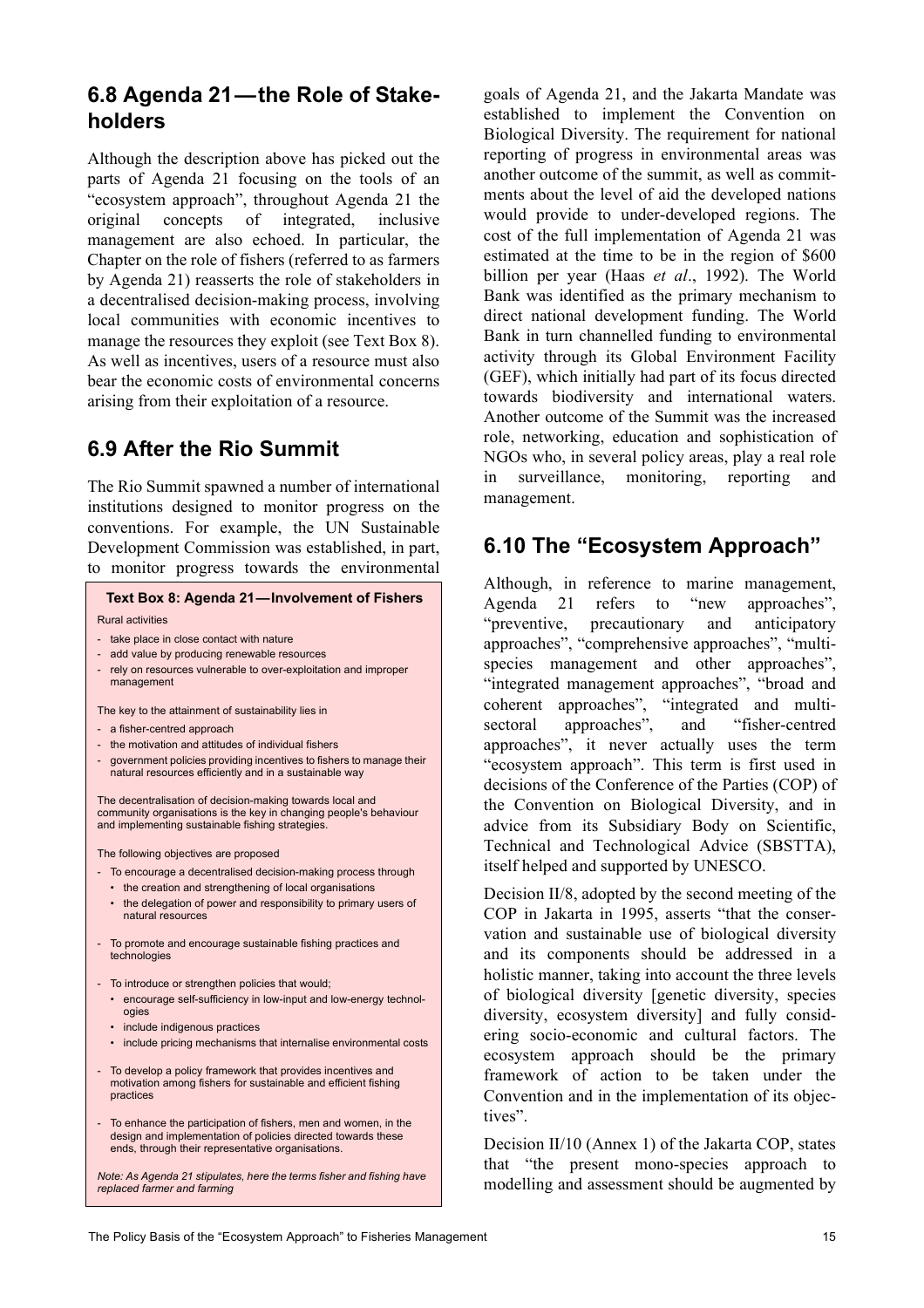an ecosystem process-oriented approach, based on research of ecosystem processes and functions, with an emphasis on identifying ecologically critical processes that consider the spatial dimension of these processes. Models of ecosystem processes should be developed through trans-disciplinary scientific groups (ecologists, oceanographers, economists, and fisheries experts) and be applied in the development of sustainable land and coastal resource use practices."

These decisions placed an "ecosystem approach" at the heart of the implementation of the Convention on Biological Diversity, in terrestrial, freshwater and marine habitats. They also begin to clarify what an "ecosystem approach" is. However, from these decisions it obviously is meant to be somewhat schizophrenic, having two components; one creating the policy framework to implement conservation and sustainable use, and one related to multi-disciplinary science and the development of scientific tools.

The call to Governments to implement an "ecosystem approach" is repeated in numerous further COP Decisions, and especially by COP Decision V-6 (2001). This Decision contains an annex, based on the report of a workshop held in Malawi in 1998, which outlines the CBD definition, twelve guiding principles and five operating principles of an "ecosystem approach". These are included in Annex 2 below.

In summary, the CBD definition contains advice with respect to both the scientific content, as well as the managerial policy content, of an "ecosystem approach". Scientifically, the COP advises that an "ecosystem approach" should focus on ecosystem function, and should also be constructed over the appropriate space scale, which in itself may not be set by ecosystem characteristics but by operational needs of users and managers. Key concepts for management are to be adaptive, integrated, crosssectoral, inclusive, de-centralised, science-based, and balanced (between conservation and use).

Decision V-6 also introduces a new tool of the "ecosystem approach", the pilot project. The decision requests national Governments and regional bodies to undertake case-studies and "pilot projects" in order to develop and share experiences of the application of the "ecosystem approach".

## **6.11 Ecosystem Indicators**

It is also in COP Decisions that reference to the use of ecosystem indicators is first formalised, at least with respect to global ocean policy drivers, and the UNCED process. COP Decision IV/1A (1998) called for the development of a set of principles for designing national-level monitoring programmes and indicators covering the ecosystem, species and genetic levels useful for national reporting of changes in biodiversity. Decision VI/7 (2001) expands on this call, and defines the use of indicators in Environmental Impact Assessments, and Strategic Environmental Assessments, which are required for activities which will impact biodiversity. The screening criteria, presented in the COP Decisions, for activities requiring these impact assessments would certainly require assessments to be carried out for fishing activities.

Work on indicators continued with an expert meeting on indicators of biological diversity which published an 85 page report on ecosystem indicators, their design and use, in 2003. The report contains a table listing 89 major web sites, each containing information on national or international biodiversity indicators.

Thus it can be seen that the relatively simple concepts expounded in the Rio Declaration (1262 words) and the CBD (10000 words) immediately generated a vast "industry" attempting to formulate the tools needed to implement the desires expressed in these conventions. For example, Agenda 21, which is the implementation plan arising from the conventions, runs to 149000 words, and the COP Decisions, which begin to formulate the tools needed for the implementation, consists of 230000 words (COP 1 to 6).

## **6.12 Jakarta Mandate (1995)**

Arising from the various COP decisions described above was a program of action designed to implement the CBD, referred to as the "Jakarta Mandate on Marine and Coastal Biological Diversity". The COP Jakarta meeting was held in 1995, and the associated program of work was adopted in 1998. It focuses on five main areas; implementation of integrated marine and coastal area management (IMCAM), marine and coastal living resources, marine and coastal protected areas, mariculture and alien species and genotypes. The first operational objective of the work programme area considering living resources is to promote "ecosystem approaches to [their] sustainable use". The Jakarta Mandate operates within the COP/SBSTTA framework, with collaborations with organisations such as UNESCO.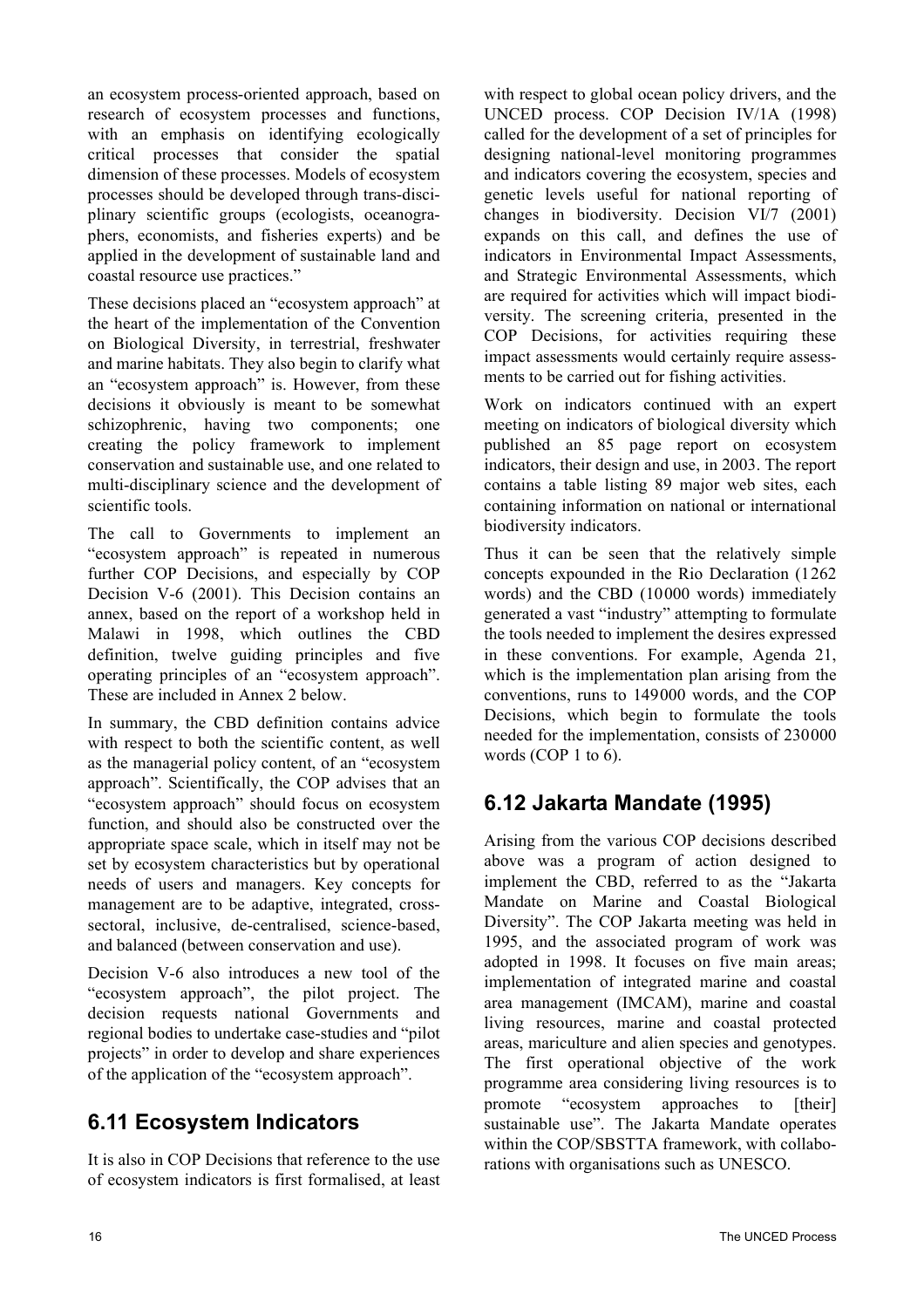### **6.13 World Summit on Sustainable Development (2002)**

Progress towards the international implementation of Agenda 21 was monitored by such meetings as Rio+5 (New York, 1997). Most concern was expressed relating to poverty relief and capacity building in developing countries, as world poverty deepened after Rio. However, it was also noted that environmental degradation, as well as the depletion of fisheries, also continued after the signing of Agenda 21. Preparatory meetings commenced in 2001 leading up to the Rio+10 review; the World Summit on Sustainable Development (WSSD), held in Johannesburg in 2002. Numerous reviews were conducted during the preparation phase, including UNEP's Global Environment Outlook.

The WSSD had the objective of strengthening national commitments to Agenda 21, and biodiversity and ecosystem management was identified as one of 5 key issues for the Summit. UN studies presented prior to the Summit had demonstrated that 75% of world fisheries were exploited beyond their maximum sustainable yield. The agreements reached at WSSD relevant to fisheries management were that Governments committed action to:

- significantly reduce the loss of biodiversity by 2010
- restore fisheries to their maximum sustainable yields by 2015 and prevent, deter and eliminate illegal, unreported and unregulated fishing by 2004
- establish a representative network of Marine Protected Areas by 2012
- undertake initiatives by 2004 to implement the Global Programme of Action for the Protection of the Marine Environment from Land Based Sources of Pollution

The WSSD Implementation Plan (see Text Box 9), explicitly reasserts the central function of the "ecosystem approach", for which it refers specifically to COP Decision V/6 and the FAO Reykjavik Declaration (see below). It particularly emphasises the policy-related aspects of an "ecosystem approach", calling for integrated, multi-sectoral marine management, including the co-ordination between fisheries and environmental managers. Some of the multi-disciplinary scientific tools the Implementation Plan calls for are MPAs, EIAs, the precautionary approach, ICZM, nursery and spawning area closures, and national and international ecosystem status reports. The plan explicitly calls for more fundamental research into marine ecosystem processes, as well as the improvement of ocean observing systems.

Another outcome from the WSSD was a series of Government/NGO/private sector partnerships which were attempting to implement the desire of Agenda 21 to involve stakeholders. Twenty-two of these were in the oceans / fishery sector, covering

 **Text Box 9: WSSD Implementation Plan (2002)**

#### Encourage the application by 2010 of the ecosystem approach, noting; the Reykjavik Declaration on Responsible Fisheries in the Marine Ecosystem - decision V/6 of the Conference of Parties to the Convention on Biological Diversity Promote integrated, multidisciplinary and multi-sectoral coastal and ocean management at the national level, and encourage integrated coastal management Strengthen cooperation and co-ordination between regional fisheries management organisations and other regional science, health and development organisations Maintain or restore stocks to levels that can produce the maximum sustainable yield by 2015 Promote the conservation and management of the oceans through; - maintaining the productivity and biodiversity of important and vulnerable marine and coastal areas - developing diverse approaches and tools, including; • the ecosystem approach • the elimination of destructive fishing practices • the establishment of marine protected areas based on scientific information, including representative networks by 2012 • time/area closures for the protection of nursery grounds and periods • proper coastal land use and watershed planning and the integration of marine and coastal areas management into key sectors developing national, regional and international programmes for halting the loss of marine biodiversity, including in coral reefs and wetlands regional programmes of action for the sustainable development of coastal and marine resources, noting in particular areas that are subject to accelerated environmental changes and development pressures Improve the scientific understanding and assessment of marine and coastal ecosystems as a fundamental basis for sound decisionmaking, through actions at all levels to; - increase scientific and technical collaboration - facilitate integrated assessment at the global and regional levels - expand ocean observing capabilities for the timely prediction and assessment of the state of marine environment

Establish by 2004 a regular UN process for global reporting and assessment of the state of the marine environment, including socioeconomic aspects, building on regional assessments

Strengthen the ability of the IOC and FAO to build national and local capacity in marine science and the sustainable management of oceans and their resources.

Develop an integrated, multi-hazard, inclusive approach to address vulnerability, risk assessment and disaster management, including prevention, mitigation, preparedness, response and recovery

Ratify/implement UNCLOS, Straddling Stocks and High Seas Compliance Agreements, FAO Code of Conduct for Responsible Fisheries, FAO international plans of action, the Jakarta Mandate, Chapter 17 Agenda 21, Ramsar Convention, International Coral Reef Initiative, Global Programme of Action for the Protection of the Marine Environment from Land-based Activities, Montreal Declaration on the Protection of the Marine Environment from Land-based **Activities**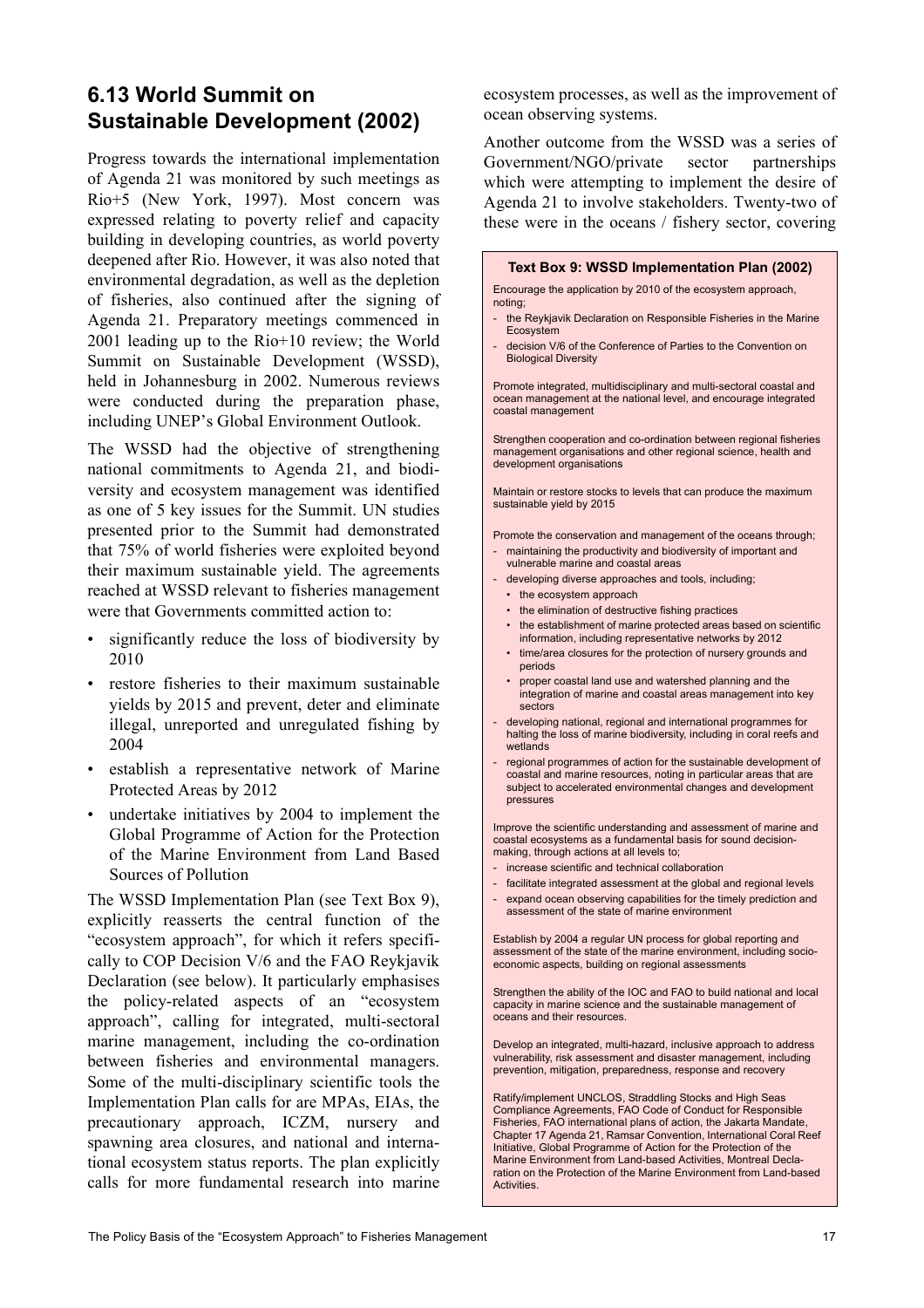topics such as coastal and catchment area integrated management, monitoring techniques for harmful algal blooms, ballast water management, coral reefs and fisheries, a high seas biodiversity workshop, coastal ecosystem management, as well as the IOC sponsored programmes POGO and GODAE.

The Johannesburg Declaration itself contains 37 Articles which make rather general, wide ranging points with no new message specifically in relation to an "ecosystem approach" to marine management.

#### **6.14 Present Status (2004)**

UN organisations such as UNEP, UNSDC and UNESCO are taking forward the CBD, the Rio Declaration, Agenda 21 and the WSSD decisions. The seventh meeting of the Conference of Parties of the CBD took place in 2004 in Malaysia, with a new emphasis on biosafety. The SBSTTA continues to work towards defining scientific tools needed by the "ecosystem approach".

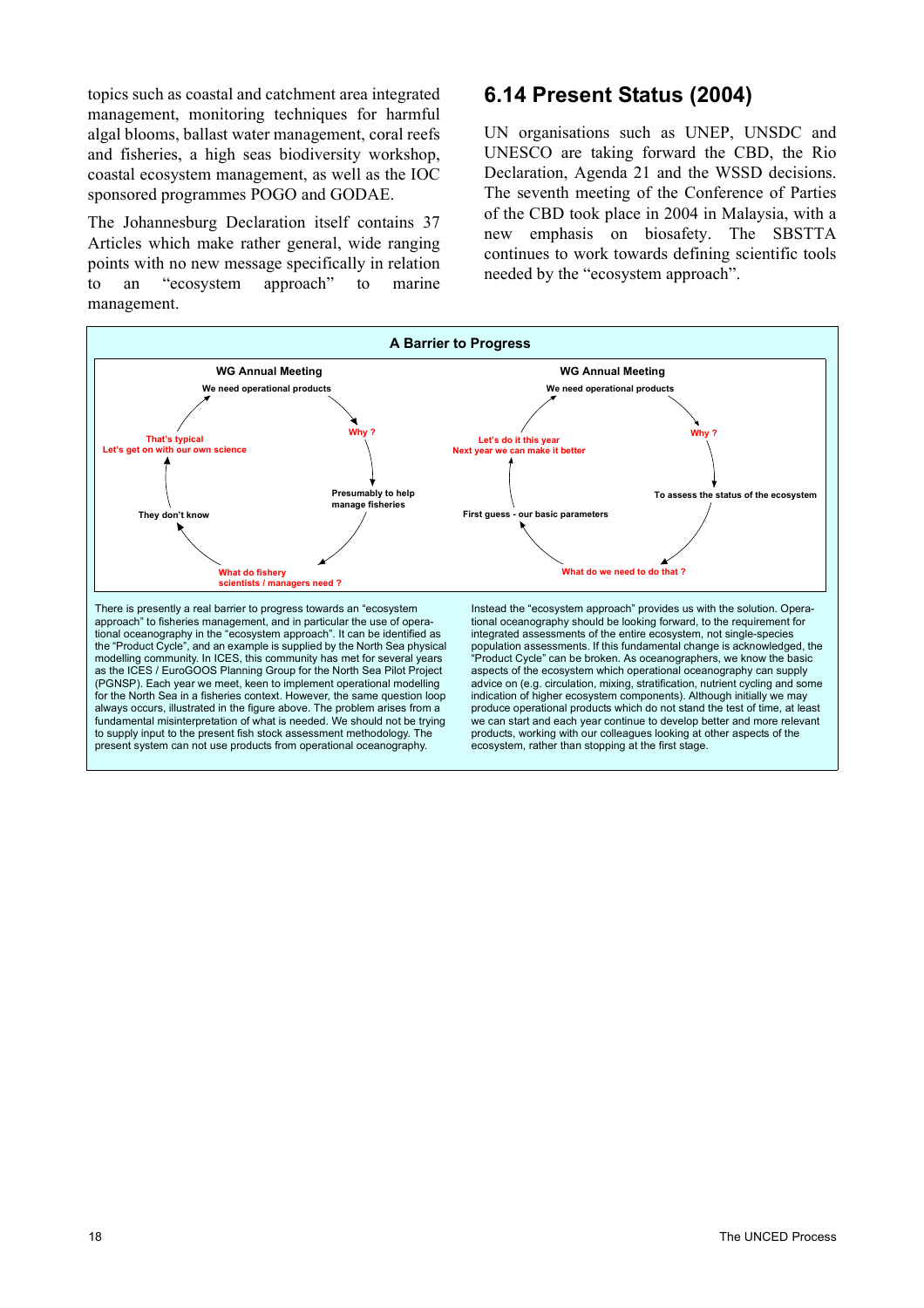## **7 The FAO Process**

The Food and Agriculture Organisation of the UN (FAO) was established in 1945, at the outset of the UN itself, in order to raise levels of nutrition and standards of living, improve agricultural production, and to better the conditions of rural populations. The FAO established a Committee on Fisheries in 1965. In 1991 concerns arising from over-fishing in many regions of the world's oceans, including within territorial waters, within EEZs and on the high seas, prompted a call for the development of new concepts which would lead to responsible and sustained fisheries. An FAO conference in Cancûn (Mexico) in 1992 made a further call to the FAO to prepare an international Code of Conduct to address these concerns. In 1993, the Agreement to Promote Compliance with International Conservation and Management Measures by Fishing Vessels on the High Seas, which focused on enforcement and compliance, was adopted at the annual FAO Conference.

Then in 1995, after much technical discussions and consultations, the FAO unanimously adopted the Code of Responsible Fisheries as a non-mandatory guide. The guide outlined how all concerned with fisheries could work in such a way that they fulfilled all other legal obligations, as well as ensuring the sustainable exploitation of aquatic living resources, and ensuring such exploitation was in harmony with environmental concerns. The title of "responsible fisheries" itself echoes Principle 19 of the Stockholm Declaration (see Text Box 2), and the content of the Code emphasises many concepts of sustainable exploitation with environmental concern originating from the UNCED process.

### **7.1 FAO Code of Conduct for Responsible Fisheries (1995)**

The 12 Articles of the Code focus on the nature, scope and objectives of the Code, its relationship with other international instruments, how the Code can be implemented, monitored and updated, special requirements of developing countries, and outlines the general principles of the Code. Specific sectors the Code addresses are fisheries management, fishing operations, aquaculture, integration of fisheries into coastal area management, post-harvest practices and trade and fisheries research.

The Code is voluntary, but includes aspects of UNCLOS and other legal instruments. It applies to all sectors associated with fishing, including

#### **Text Box 10: The FAO Code of Conduct for Responsible Fisheries (1995)**

The Code's general principles state that

- the right to fish carries with it the obligation to ensure conservation and management of the ecosystem
- sustainable exploitation should be managed not just with reference to target species, but also to non-target species and associated ecosystems
- States should prevent over-fishing and over-capacity, pollution and waste, and match fishing effort to the available resource
- assessments must be made of
	- the condition (size and productivity) of a stock relative to reference points
	- levels and distribution of mortality
	- impact of a fishery on non-target species
	- discards
	- relevant environmental factors
	- relevant socio-economic factors
- action must be taken when limit reference points are exceeded. The absence of scientific evidence should not prevent management actions being taken
- conservation and management decisions should
	- be based on best scientific evidence
	- take account of traditional knowledge
	- take account of relevant environmental and economic factors
	- be transparent and timely
	- involve industry and environmental organisation participation
	- avoid conflict between different users
	- be set within long-term management objectives and plans
	- use cost-benefit analyses to assess management options
	- be based on scientifically defined "whole stock" biological units
	- use the precautionary principle
- depleted populations must be restored as far as appropriate depending on existing conditions
	- fishery management should be incorporated in Integrated Coastal
	- Zone Management (ICZM), which should include;
	- CZ monitoring (physical, biological, chemical, economic, social)
	- promotion of public awareness of ICZM
	- protection of nursery areas, inshore habitats, wetlands and reefs
- States should develop fishing gear and fishing practices which;
	- maintain biological diversity and conserve the ecosystem
	- minimise waste and by-catch
	- minimise the effect on the environment
- conservation measures should be enforced, with compliance surveillance, and fishing vessel activity monitoring
- fishery statistics should be collected and published
- research should be carried out into biology, ecology, technology, environmental science, economics, social science, aquaculture and nutrition in relation to fish stocks, fisheries and fish products
- research results should be analysed and published in a timely and easily understood way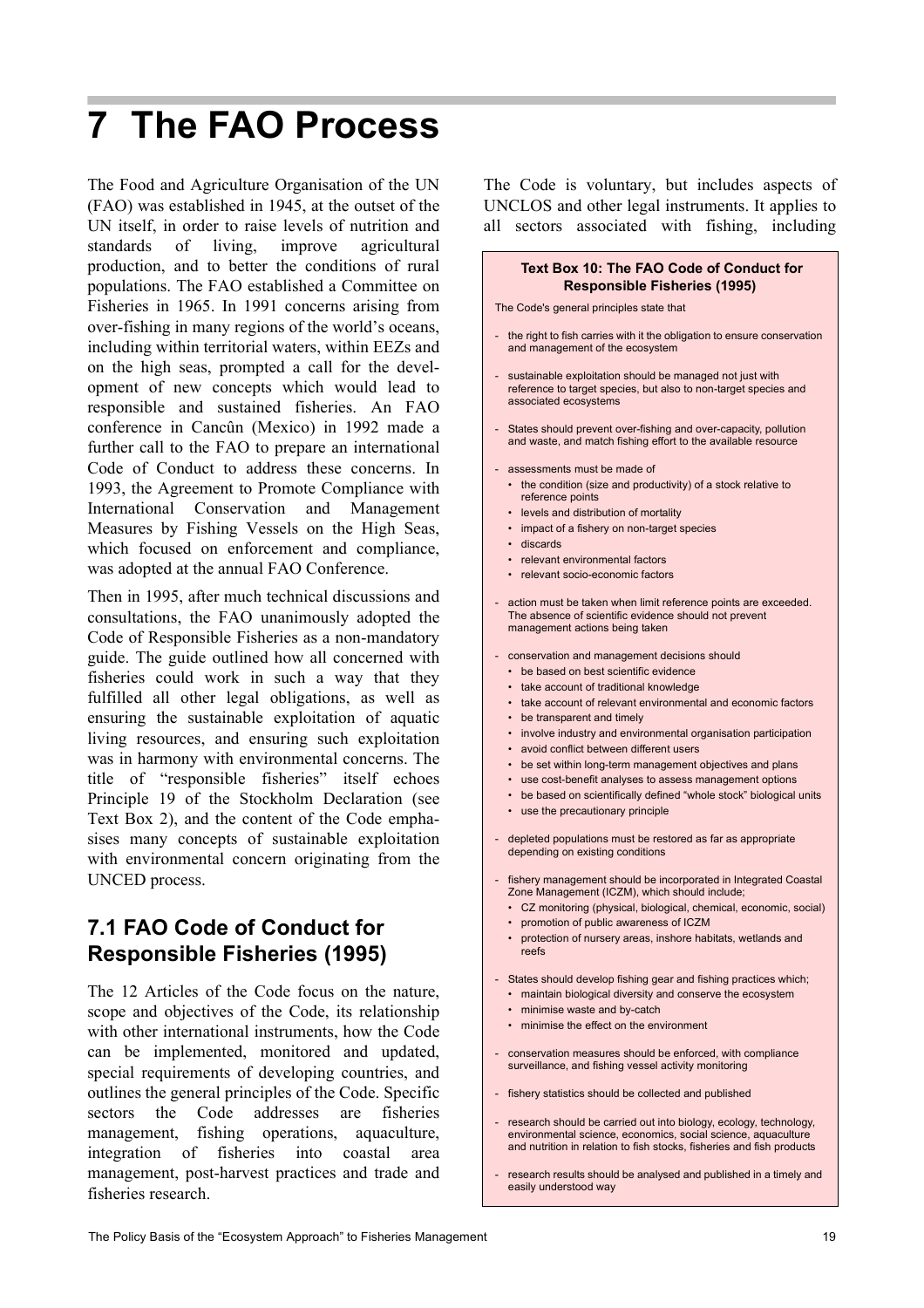governmental and non-governmental organisations involved in fisheries development, conservation and management, fishers and workers in aquaculture, fish processors, fish farmers, fisheries scientists and coastal area managers. Its aim is to help States improve their laws, policies and institutions associated with fishing and aquaculture, and to promote the use of fish, the protection of the environment and coastal areas, as well as ecosystem research. The FAO agreed to monitor and update the Code, while States are encouraged to promote and explain the Code to stakeholders. The Code also stresses capacity building to aid developing nations.

The Code's general principles involve the conservation of aquatic ecosystems (see Text Box 10). An important principle is established by the Code; that "the right to fish carries with it the obligation to do so in a responsible manner so as to ensure effective conservation and management of the living aquatic resources". This in itself calls for fishers and fishery managers to adopt an "ecosystem approach" as a necessary duty if the resource of a fish stock is to be used by man while ensuring the conservation of "living aquatic resources", i.e. the marine ecosystem.

Scientifically, the Code emphasises the need of a multi-disciplinary approach, as management must take into account all relevant environmental factors. Research, monitoring and assessment is called for in the areas of biology, ecology and environmental sciences, as well as in socioeconomic aspects. From a managerial stand point, the Code calls for management to be based on the precautionary approach, but also to document and use traditional knowledge of fishers. It also suggests that fisheries management should be incorporated into Integrated Coastal Zone Management (ICZM).

Other sections of the Code cover aspects such as international trade, settlement of disputes, education and training, health and safety, working conditions, enforcement and surveillance, the duties of flag States and coastal states, energy conservation, protection of the environment and atmosphere, abandonment of structures at sea, artificial reefs, aquaculture and post-harvest practice and trade.

### **7.2 Reykjavik Conference on Responsible Fisheries in the Marine Ecosystem (2001)**

An FAO conference was held in Reykjavik, Iceland, in 2001 in order to assess implementation and progress of the FAO Code of Conduct since its publication in 1995. While the Code itself never refers to the term "ecosystem approach", this concept was a fundamental aspect of many of the papers presented during the scientific part of the Conference. Clearly the underlying concepts expressed in the original Code had become embodied in the overall concept of an "ecosystem approach" during the intervening six year period, no doubt influenced by the developments within the UNCED process.

The objectives of the Conference were to gather and review the best available knowledge on marine ecosystem issues, to identify means by which ecosystem considerations can be included in capture fisheries management, and to identify future challenges and relevant strategies. Science sessions covered dynamics of marine ecosystems, the role of man in marine ecosystems and incorporating ecosystem considerations in fisheries management.

## **7.3 Reykjavik Declaration (2001)**

FAO members declared in Reykjavik that, in an effort to reinforce responsible and sustainable fisheries in the marine ecosystem, they will individually and collectively work on incorporating ecosystem considerations into fisheries management. The Conference Declaration fundamentally places ecosystem concerns at the heart of fisheries management (Text Box 11), as well as making the important point that States must "improve cooperation between [regional and international fisheries management organisations] and regional bodies in charge of managing and conserving the marine environment". This must apply equally to local and national bodies involved in fishery and environmental management and conservation.

The Declaration finishes by emphasising the determination to strengthen international cooperation, through education and training, in the collection and processing of biological, oceanographic, ecological and fisheries data. This data is needed for the design, implementation and upgrading of management strategies.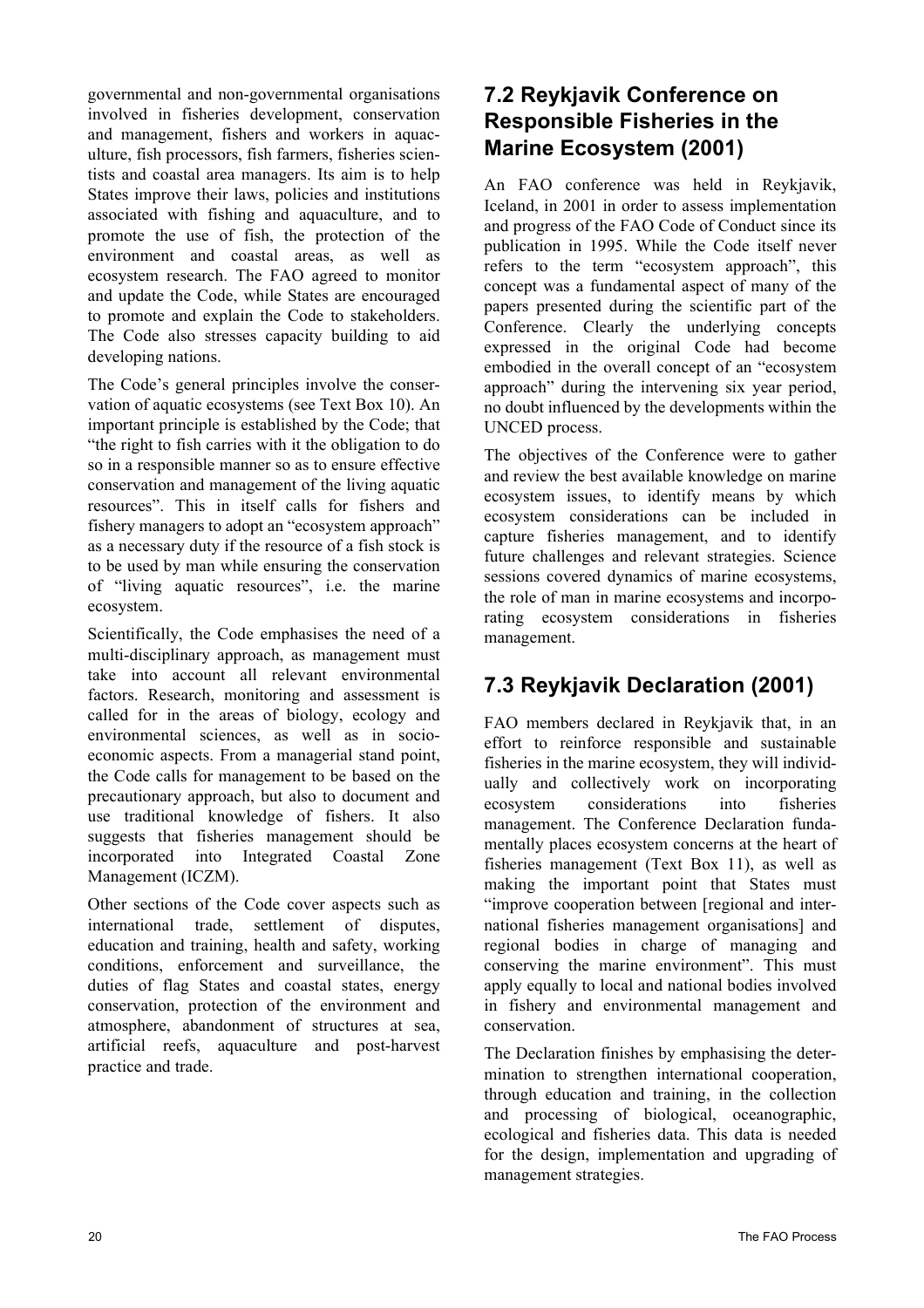The Declaration was taken forward to the UN, the FAO and the WSSD 2002 by the Government of Iceland.

### **7.4 Present Status (2004)**

The FAO continues its lead role in international fisheries policy. It has established International Action Plans, presently aimed at managing fishing capacity, reducing illegal and unreported catches, reducing incidental deaths of seabirds, and conserving shark populations.

#### **Text Box 11: The FAO Reykjavik Declaration (2001)**

The 2001 Reykjavik Conference on Responsible Fisheries confirmed, in an adopted declaration, that

- sustainable fisheries management must;
	- incorporate ecosystem considerations
	- take into account the impacts of fisheries on the marine ecosystem
	- take into account the impacts of the marine ecosystem on fisheries
	- contribute to the effective conservation of the ecosystem and its resources
- however, fishery managers are forced to take immediate action to address particularly urgent problems on the basis of the precautionary approach
- the inclusion of ecosystem considerations in fisheries management provides a framework which enhances management performance
- there is a clear need to introduce effective management plans with: • incentives that encourage responsible fisheries
	- incentives to encourage sustainable use of marine ecosystems
	- mechanisms for reducing excessive fishing efforts to sustainable levels
- regional and international fisheries management organisations must;
	- be strengthened
	- incorporate in their work ecosystem considerations
- improve cooperation with those in charge of managing and conserving the marine environment
- ecosystem science has to be advanced to identify and describe;
	- the structure, components and functioning of marine ecosystems
	- diet composition and food webs
	- species interactions and predator-prey relationships
	- the role of habitat
	- the relevant biological, physical and oceanographic factors
- systematic monitoring is needed of;
	- natural variability
	- its relationship to ecosystem productivity
	- catch, by-catch and discards
- research is needed to develop fishing gear and practices;
	- to improve gear selectivity
	- to reduce adverse impacts on habitat and biological diversity

#### **Fisheries Management— A Real Example of an OOS**

Present day, single-species fisheries management is an excellent example of a functioning Operational Observing System (OOS). The figure below shows one vision of the basic aspects of an OOS. Real-time regional data collected from a variety of platforms is merged with global data sets, such as from satellites, as well as "off-line" data such as climatologies built up from monitoring or research projects. A data network feeds the data in an appropriate form to a model which assimilates the data, using the principal forcing mechanisms identified by science, in order to deliver relevant products in a timely way to endusers. Often a range of customers can benefit from the same operational system. In this case principal customers are identified as managers of fisheries, pollution and nature conservation, with secondary customers as the oil and gas and leisure industries, as well as the scientific community itself. Finally, science continuously improves the "expertise" of the modelling system through research.



Present day fisheries management relies on the annual collection of fish stock statistics, from surveys performed by fishery institutes as well as from "off-line" sources such as the industry itself and market sampling. The data is compiled in a regular and agreed way, and used to drive Virtual Population Analysis (VPA) models, incorporating the science of population dynamics, in order to arrive at assessments of stock size. These assessments are turned into advice which is delivered to the European Commission so that managers can make decisions about the fisheries. Much research is underway into methods to improve the accuracy of the population models.



For the North Sea, if the cost of research vessel surveys, industry monitoring, data quality control, collation, synthesis and interpretation, and product preparation and delivery is summed, it would be approximately €40 million in 2003. If the same addition is performed for work in the North Sea to support the assessment of ocean climate, it would be less than €1 million. One challenge of the "ecosystem approach" is to rectify this imbalance in funding, and ICES and EuroGOOS are in a position to champion such change.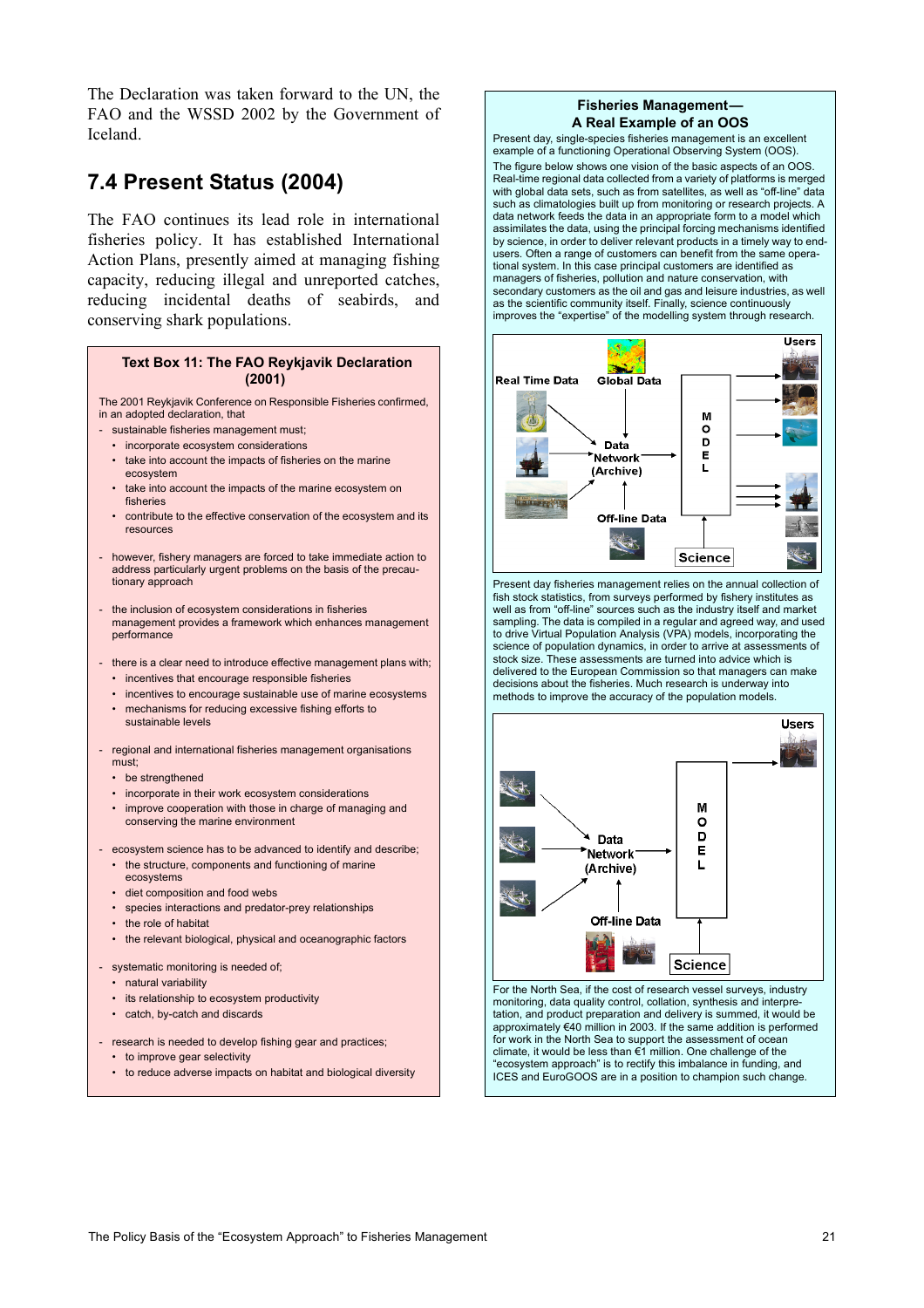## **8 Discussion**

The review of global ocean governance policy drivers presented here demonstrates the evolution that has led to the present cloud of ideas, concepts and tools which represent the present form of an "ecosystem approach" to fisheries management. National, regional and international Governments, governmental institutes and organisations, as well as stakeholders and stakeholder organisations, are presently trying to disentangle, or "unpack" these concepts in order to arrive at a realistic, pragmatic and workable way forward towards a new approach to operational management which will replace or augment the present single-species, fish-stock orientated methods.

Over the 30 year period since the Stockholm Declaration a series of management concepts, management tools and scientific tools (Table 1) have all been linked with the "ecosystem approach". Numerous definitions, criteria and frameworks have been put forward by various working groups and organisations trying to define an "ecosystem approach" (e.g. Annex 2). These vary in their helpfulness, when compared with the original concepts outlined in the Stockholm Declaration. Of the scientific tools, each one individually can be identified with a set of conferences, national and international working groups all attempting to further "unpack" the concept of each tool, and how it may be applied in reality. Thus much effort has resulted in little progress towards a working version of the "ecosystem approach".

The statutory nature of many of the governance policy instruments outlined here has resulted in their implementation within national and regional laws. For example, in Canada the Oceans Act provides the statutory framework for ecosystem management, while in Europe the European Commission have implemented, and are developing, a raft of marine-related Directives, each addressing a different aspect of the global drivers described here. Thus the "ecosystem approach" developed in any region must also satisfy these local legal instruments.

As an aside, it is notable that every single global driver refers to the concepts of free data exchange, capacity building and education. Very little attention has been paid to these three issues by the marine science community to date.

The first time the term "ecosystem approach" actually appears in a global driver document is within the CBD Conference of Party Decisions. The "ecosystem approach" was initiated by the COP Decisions in a confused series of statements which relate it, on the one hand to the development of ecosystem models through multi-disciplinary scientific research in order to augment a monospecies modelling approach, and on the other to the development of holistic management practices for the sustainable use of marine resources. Perhaps this confused birth is partly responsible for the vast range of interpretation of what an "ecosystem approach" actually is, and the vast range of definitions, documents and meetings the phrase has spawned.

The UNCED process has vital importance to issues such as world poverty and sustainable development. However, from a limited perspective focusing on issues relating to fisheries management, the impression one receives when reading the Declarations of the UNCED process (Stockholm 1972, Rio 1992, Johannesburg 2002), is that the underlying clarity of thought focusing on pragmatic action has reduced over the last three decades, while the reliance on grand, political vision statements has increased. There must be a real fear that, by trying to do everything, we will achieve nothing. Marine scientists and the scientific-policy community are presently enveloping the "ecosystem approach" with too many layers of complexity, detail and tools which in themselves become the focus of the approach, forgetting what should be the underlying principles of any "ecosystem approach": i.e.

- all aspects of the ocean are interrelated and should be treated as an integral whole (Arvid Pardo)
- In order to achieve a more rational management of resources and thus to improve the environment, States should adopt an integrated and co-ordinated approach to their development planning so as to ensure that development is compatible with the need to protect and improve environment for the benefit of their population (Article 13, Stockholm Declaration).

The first of these two concepts is a message to marine scientists to more fully engage between disciplines in order to understand, assess, monitor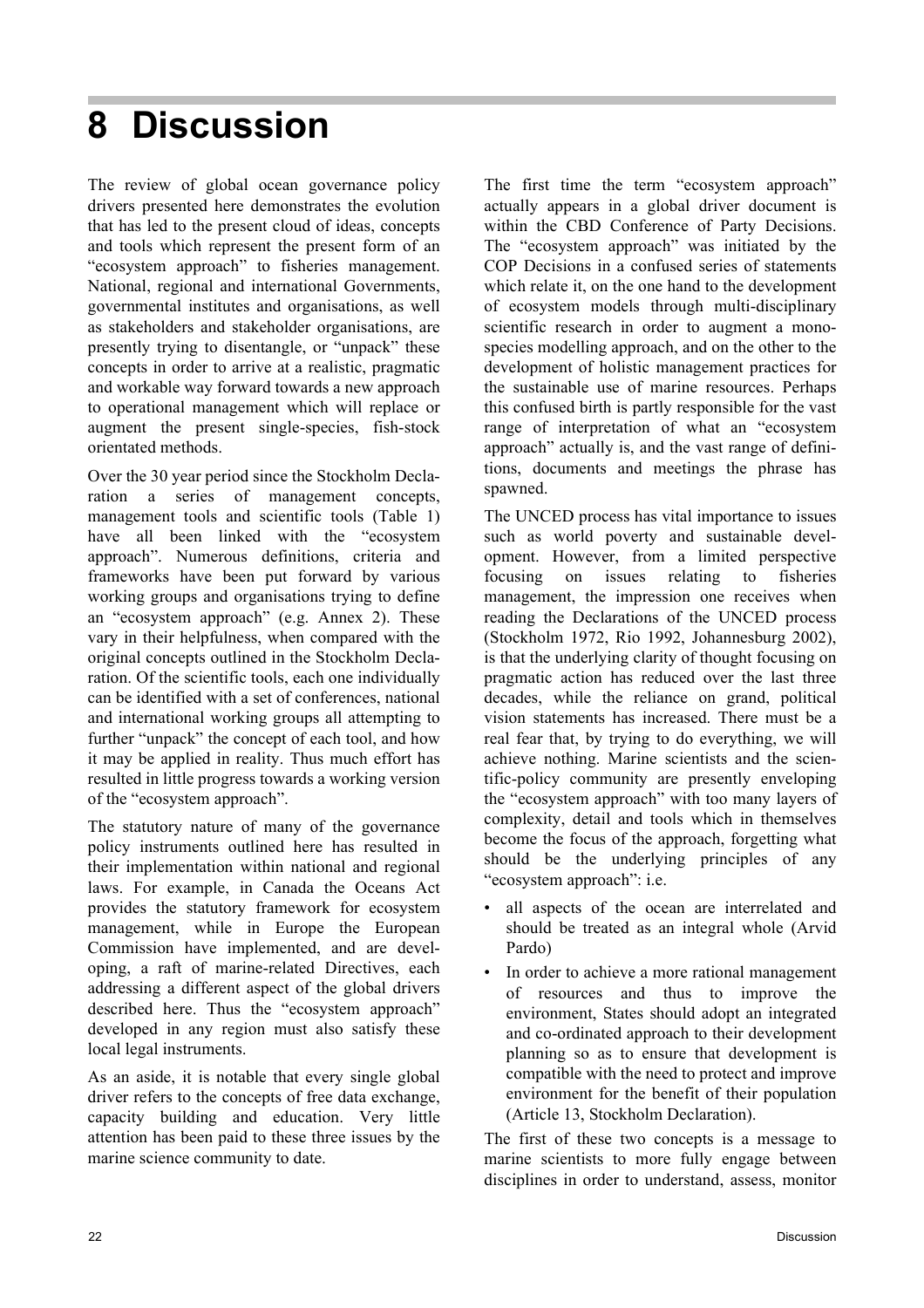and model the marine ecosystem. It can be seen that national institutes most often separate scientific disciplines within separate Departments, rather than unifying them in regional ecosystem-focused Departments. Similarly, international science organisations such as ICES often separate disciplines within individual science committees.

The second is a message to Governments, who must reorganise the structures with which they manage marine resources, including fisheries. Most ICES countries still have separate fishery and environment departments, each with their separate institutes, instruments and organisations. Few have ecosystem-centred Departments where decisions regarding both fisheries and the environment can be achieved in a regional holistic, unified sense.

Over the last three decades focus has been diverted to the tools of an "ecosystem approach" (monitoring, indicators, ecological quality objectives, status reports, protected areas, pilot projects) and away from the underlying concept; that of unifying science disciplines and unifying the decision-making process. These two changes are fundamentally repulsive to many of the scientists and managers involved. It means breaking down traditional and entrenched boundaries, as well as loss of perceived "ownership" of departments and divisions. Unless we return to the basic philosophies that lie at the foundation of the three strands of global ocean governance, and implement them, the "ecosystem approach" is most likely doomed to failure from the outset.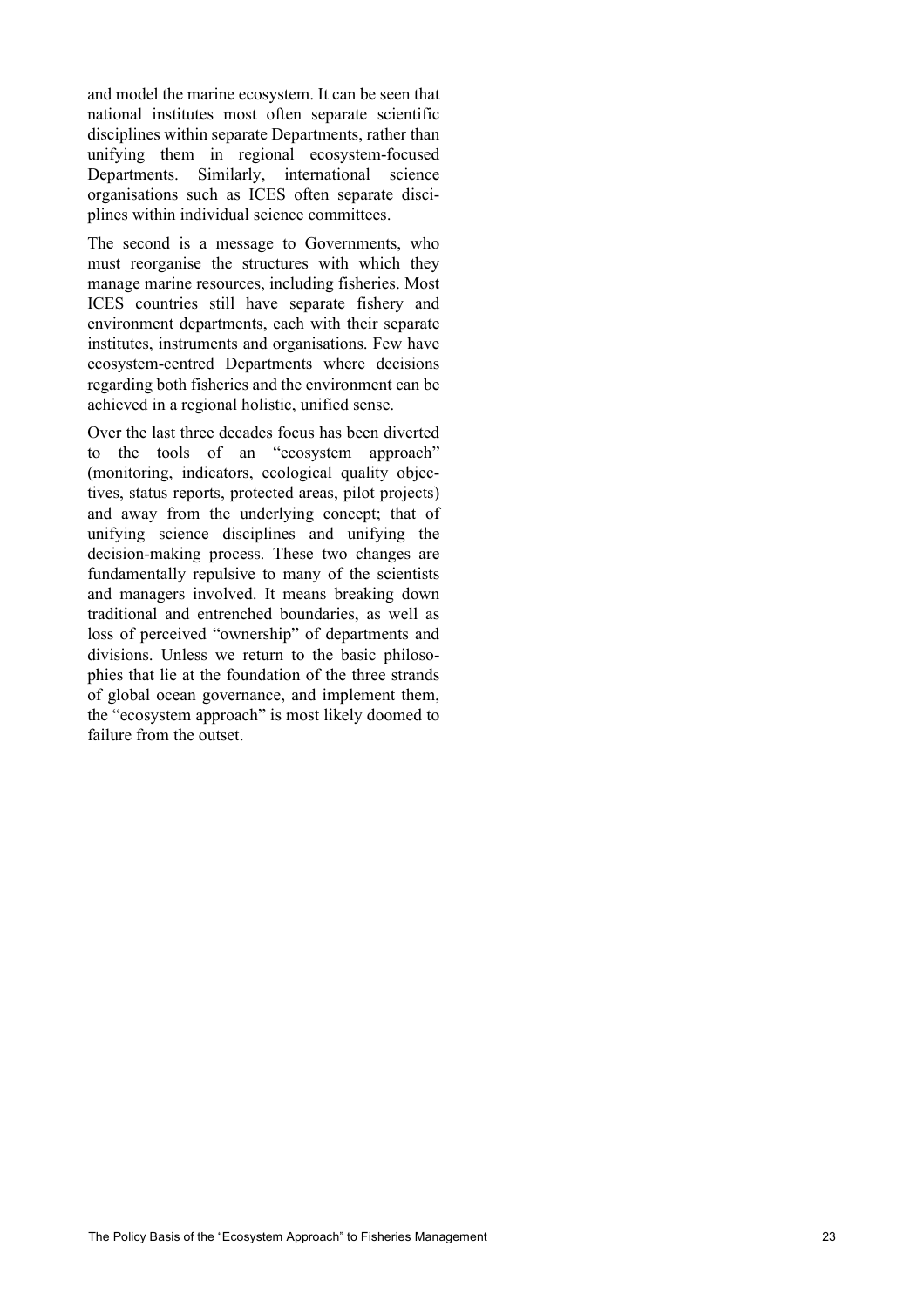## **9 References**

- 1. FAO. Agreement to promote compliance with international conservation and management measures by fishing vessels on the high seas [Web Page]. 1995. http://www.fao.org/DOCREP/MEETING/003/X3130m/X3130E00.HTM
- 2. FAO. FAO Fisheries Department Code of Conduct for Responsible Fisheries [Web Page]. 1995. http://www.fao.org/DOCREP/005/v9878e/v9878e00.htm
- 3. FAO. International plan of action for reducing incidental catch of seabirds in longlines fisheries [Web Page]. 1999.

http://www.fao.org/docrep/006/x3170e/X3170E02.HTM

- 4. FAO. International plan of action for the conservation and management of sharks [Web Page]. 1999. http://www.fao.org/docrep/006/x3170e /x3170e03.htm
- 5. FAO. International plan of action for the management of fishing capacity [Web Page]. 1999. http://www.fao.org/docrep/006/x3170e/x3170e04.htm
- 6. FAO. Medium-term strategy in support of the implementation of the code of conduct for responsible fisheries 1998-2002 (COFI/99/Inf.6) [Web Page]. 1998. http://www.fao.org/docrep/meeting/x0541e.htm
- 7. FAO. Report of the Reykjavik Conference on responsible fisheries in the marine ecosystem [Web Page]. 2001. http://www.fao.org/DOCREP/005/Y2198T/y2198t01.htm
- 8. FAO. The Reykjavik Conference on responsible fisheries in the marine ecosystem (C 2001/INF/25) [Web Page]. 2001.

http://www.fao.org/docrep/meeting/004/Y2211e.htm

- 9. Haas, P., Levy, M. and Parson, T. 1992. Appraising the Earth Summit: How should we judge UNCED's success? Environment, 34(8), 6-11, 2263.
- 10. Secretariat of the Convention on Biological Diversity. Convention on Biological Diversity [Web Page]. 1992.

http://www.biodiv.org/convention/ articles.asp

- 11. Secretariat of the Convention on Biological Diversity. COP Background, Status and Decisions [Web Page]. 2004. http://www.biodiv.org/convention/cops.asp
- 12. Secretariat of the Convention on Biological Diversity. Ecosystem Approach [Web Page]. 2004. http://www.biodiv.org/programmes/areas/marine/ecosystem.asp
- 13. Secretariat of the Convention on Biological Diversity. Jakarta Mandate on Marine and Coastal Biodiversity—Introduction [Web Page]. 2004. http://www.biodiv.org/programmes/areas/marine/default.asp
- 14. The Division for Ocean Affairs and the Law of the Sea. Oceans and Law of the Sea [Web Page]. 2004. http://www.un.org/Depts/los/index.htm
- 15. The Division for Ocean Affairs and the Law of the Sea. Overview—Convention & Related Agreements [Web Page]. 2004.

http://www.un.org/Depts/los/convention\_agreements/convention\_overview\_convention.htm

16. UN. Agreement for the implementation of the provisions of The united nations convention on the law of the sea Of 10 December 1982 relating to the conservation and Management of straddling fish stocks and highly Migratory fish stocks (A/CONF.164/37) [Web Page]. 1982. http://www.un.org/Depts/los/convention\_agreements/texts/fish\_stocks\_agreement/CONF164\_37.htm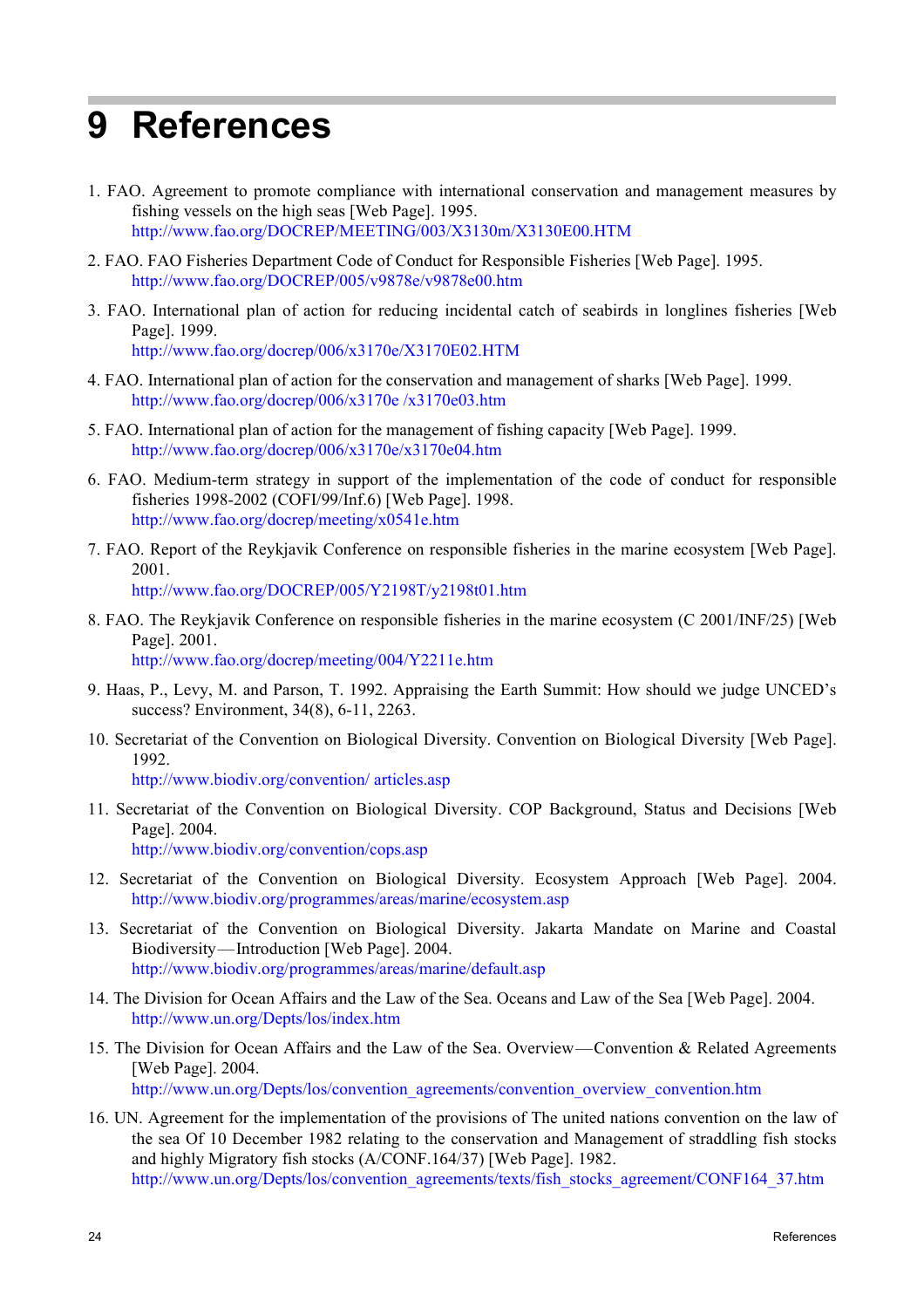- 17. UN. Rio Declaration On Environment And Development (CONF.151/26 (Vol. I), Annex 1) [Web Page]. 1992. http://www.un.org/documents/ga/conf151/aconf15126-1annex1.htm
	-
- 18. UNDESA. Johannesburg Declaration on Sustainable Development [Web Page]. 2002. http://www.un.org/esa/sustdev/documents/WSSD\_POI\_PD/English/POI\_PD.htm.
- 19. UNDESA. United Nations Division for Sustainable Development—Agenda 21 [Web Page]. 1992. http://www.un.org/esa/sustdev/documents/agenda21/index.htm
- 20. UNEP. Declaration of the United Nations Conference on the Human Environment [Web Page]. 1972 http://www.unep.org/Documents/Default.asp?DocumentID=97&ArticleID=1503
- 21. United Nations Division for Sustainable Development. Agenda 21 [Web Page]. 1992. http://www.un.org/esa/sustdev/documents/agenda21/english/agenda21toc.htm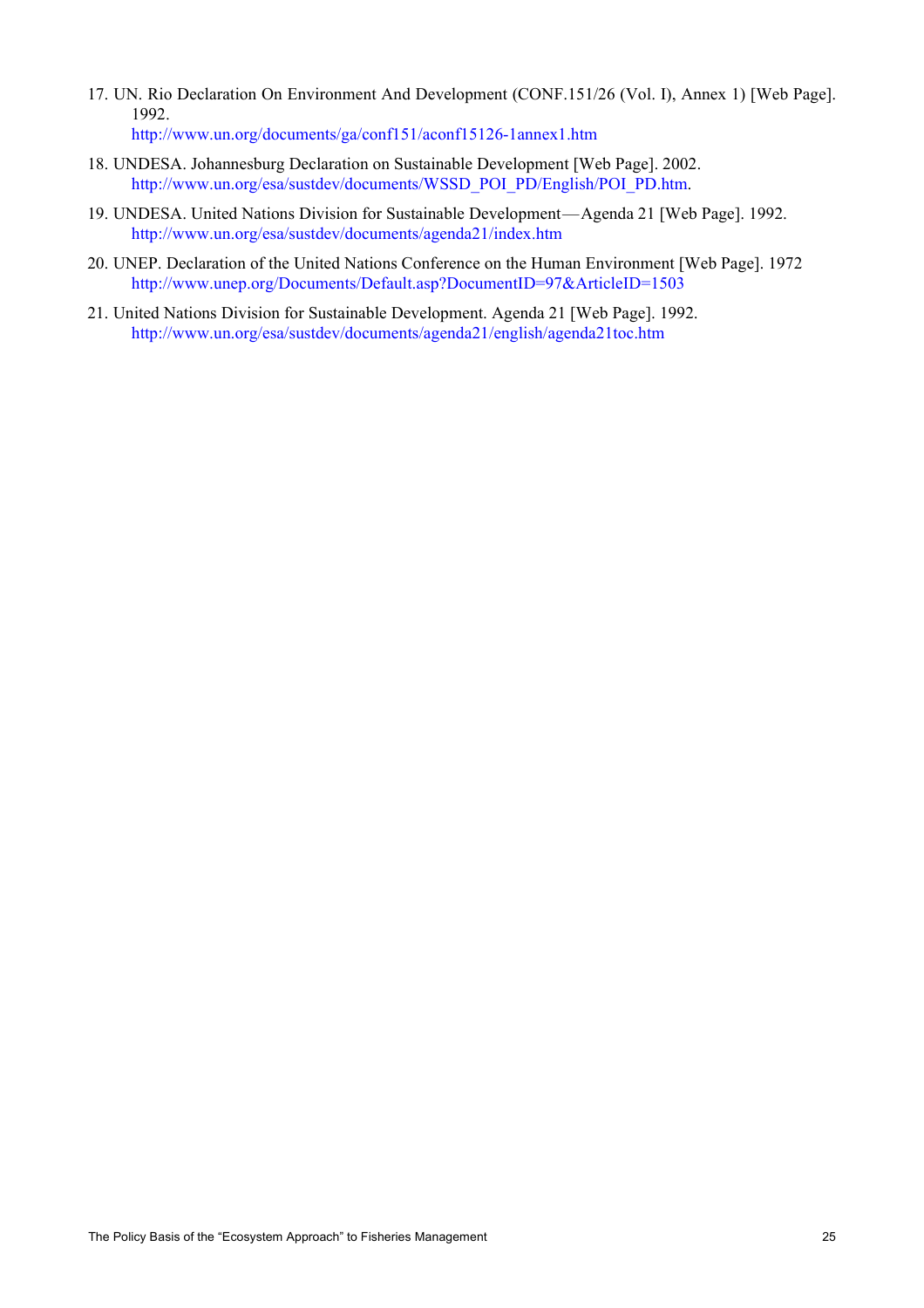## **Annex 1:Definition of Relevant Terms from the CBD**

**Biological diversity** means the variability among living organisms from all sources including, *inter alia*, terrestrial, marine and other aquatic ecosystems and the ecological complexes of which they are part; this includes diversity within species, between species and of ecosystems.

Note: In this paper the term **Biological Diversity** and **Biodiversity** are equivalent.

**Biological resources** includes genetic resources, organisms or parts thereof, populations, or any other biotic component of ecosystems with actual or potential use or value for humanity.

**Biotechnology** means any technological application that uses biological systems, living organisms, or derivatives thereof, to make or modify products or processes for specific use.

**Ecosystem** means a dynamic complex of plant, animal and micro-organism communities and their non-living environment interacting as a functional unit.

**Genetic material** means any material of plant, animal, microbial or other origin containing functional units of heredity.

**Genetic resources** means genetic material of actual or potential value.

**Habitat** means the place or type of site where an organism or population naturally occurs.

*In situ* **conditions** means conditions where genetic resources exist within ecosystems and natural habitats, and, in the case of domesticated or cultivated species, in the surroundings where they have developed their distinctive properties.

**Protected area** means a geographically defined area which is designated or regulated and managed to achieve specific conservation objectives.

**Sustainable use** means the use of components of biological diversity in a way and at a rate that does not lead to the long-term decline of biological diversity, thereby maintaining its potential to meet the needs and aspirations of present and future generations.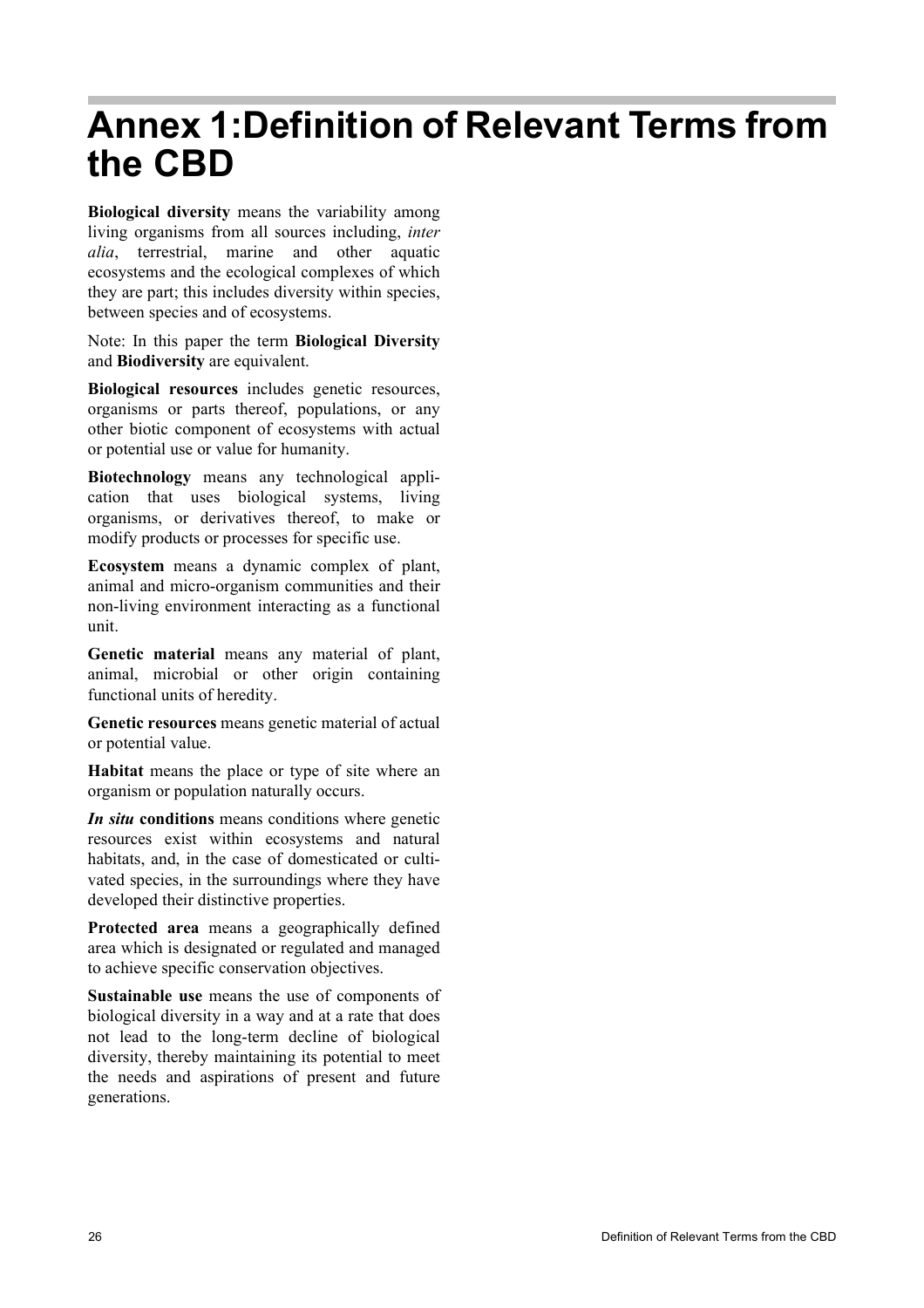## **Annex 2:The CBD Guidance for an "Ecosystem Approach"**

From COP Decision V/6, and the Malawi Workshop Report:

- 1. An "ecosystem approach" is a strategy for the integrated management of land, water and living resources that promotes conservation and sustainable use in an equitable way.
- 2. An "ecosystem approach" is based on the application of appropriate scientific methodologies focused on levels of biological organisation which encompass the essential processes and interactions amongst organisms and their environment. The ecosystem approach recognises that humans are an integral component of ecosystems.
- 3. An "ecosystem approach" focuses on structure, processes, functions and interactions within an ecosystem, which is a dynamic complex of plant, animal and micro-organism communities and their non-living environment interacting as a functional unit and can be any functioning unit at any scale.
- 4. An "ecosystem approach" requires adaptive management to deal with the complex and dynamic nature of ecosystems and the absence of complete knowledge or understanding of their functioning.
- 5. An "ecosystem approach" does not preclude other management and conservation approaches, such as biosphere reserves, protected areas, and single-species conservation programmes already carried out under existing national policy and legislative frameworks, but could, rather, integrate all these approaches and other methodologies to deal with complex situations.
- 6. There is no single way to implement the "ecosystem approach", as it depends on local, provincial, national, regional or global conditions. Indeed, there are many ways in which ecosystem approaches may be used as the framework for delivering the objectives of the Convention in practice.
- 7. Twelve principles for an "ecosystem approach"
	- a. Management objectives are a matter of societal choice. Ecosystems should be managed for their intrinsic values and for the

tangible or intangible benefits for humans, in a fair and equitable way.

- b. Management should be decentralised to the lowest appropriate level, involving all Stakeholders.
- c. Ecosystem managers should consider the effects (actual or potential) of their activities on adjacent and other ecosystems.
- d. As there are potential gains from management, there is a need to understand the ecosystem in an economic context. Any such ecosystem-management programme should (a) Reduce those market distortions that adversely affect biological diversity; (b) Align incentives to promote biodiversity conservation and sustainable use; (c) Internalise costs and benefits in the given ecosystem to the extent feasible.
- e. A key feature of an "ecosystem approach" includes conservation of ecosystem structure and functioning. The conservation and restoration of ecosystem interactions and processes is of greater significance for the long-term maintenance of biological diversity than simply protection of species.
- f. Ecosystems must be managed within the limits to their functioning. In considering the likelihood or ease of attaining the management objectives, attention should be given to the environmental conditions that limit natural productivity, ecosystem structure, functioning and diversity.
- g. An "ecosystem approach" should be undertaken at the appropriate scale, with management boundaries defined operationally by users, managers, scientists and local peoples.
- h. As varying temporal scales and lag effects exist which characterise ecosystem processes, objectives for ecosystem management should be set for the long term.
- i. Management must recognise that change is inevitable. Traditional disturbance regimes may be important for ecosystem structure and functioning, and may need to be maintained or restored. Adaptive